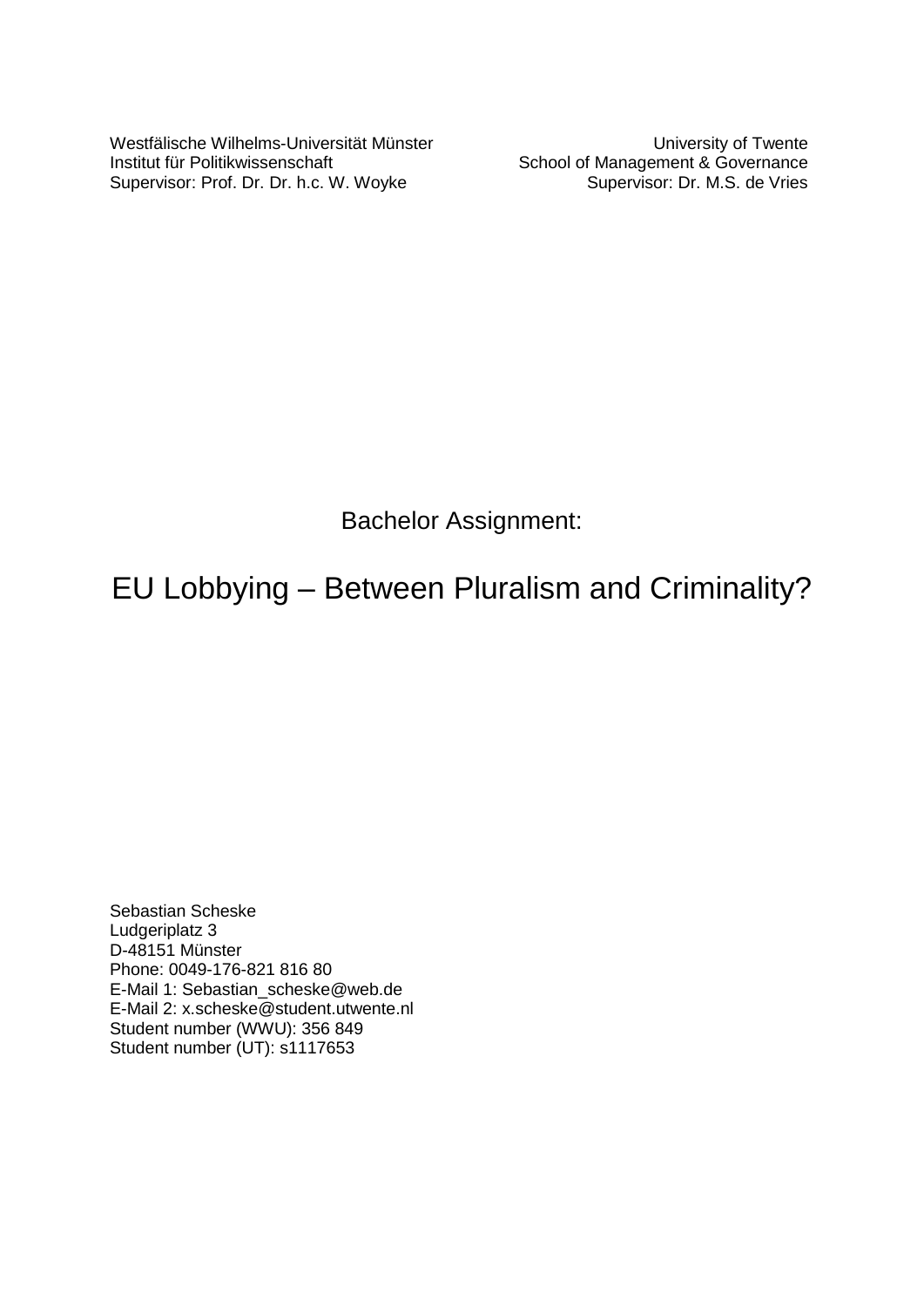# **Erklärung**

Ich versichere an Eides statt, dass ich die nachstehende Arbeit eigenständig und ohne fremde Hilfe angefertigt und mich anderer als der in der Arbeit angegebenen Hilfsmittel nicht bedient habe. Alle Stellen, die sinngemäß oder wörtlich aus Veröffentlichungen übernommen wurden, sind als solche kenntlich gemacht.

# **Declaration**

I hereby declare on oath that I composed the following work self-contained and unassisted and that I did not use any other appliances than those indicated in the work. All passage correspondingly or literally adopted from publications are marked as such.

| Name, Vorname:  | Scheske, Sebastian |               |  |
|-----------------|--------------------|---------------|--|
| Matrikelnummer: | 356 849 / s1117653 |               |  |
| Ort/Datum:      | 31.05.2011         | Unterschrift: |  |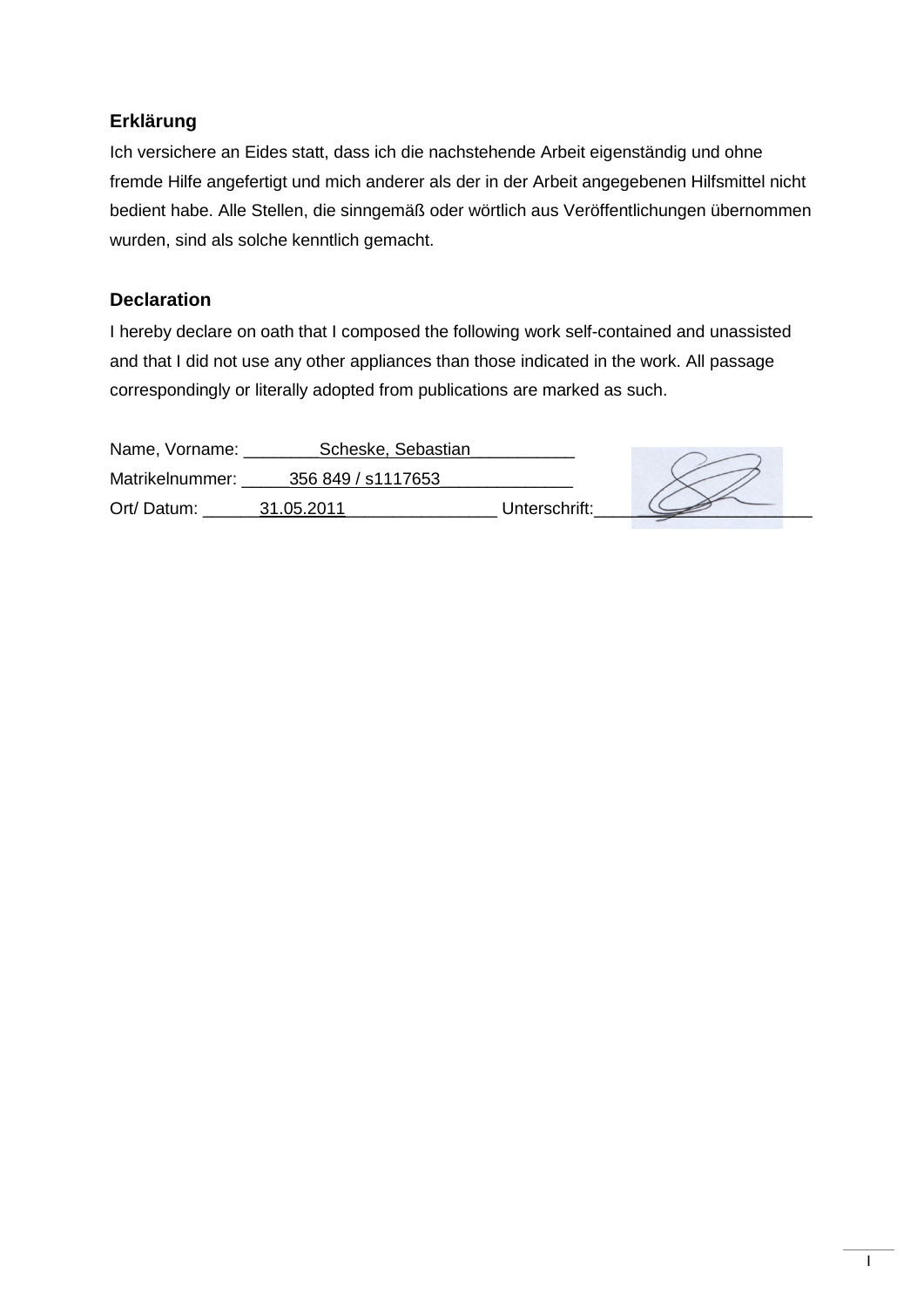#### <span id="page-2-0"></span>**Abstract**

Lobbying in general but also on the EU level is confronted with the media's and the public"s perception of being close to criminal actions, involving most of all bribery and corruption (Koch-Mehrin, 2007; Langguth, 2007). The current bribery scandal in the European Parliament underlines this impression (Public Service Europe, 2011). Some call it a fifth power (Leif & Speth, 2006) or entitle Brussels the Champions League of lobbying (Schendelen, 2006).

Is lobbying on the EU level indeed a dangerous activity close to or even involving criminal actions? In this Bachelor assignment, the question shall be answered by clearing what lobbying in general is, how it looks like on the EU level and if it is possible or likely that lobbyists in EU policy making become criminal while doing their work. Dealing with these issues, the questions arise if lobbying in general is legal and legitimate and where the borderline between lobbying and criminal activities as for example corruption is.

Regarding the research design it has to be kept in mind that lobbying is considered to be mostly direct and informal (Heins, 2006, p. 69; Leif & Speth, 2006, p. 14). Empirical evidence for theoretical assumptions is therefore barely available. Thus, the answering of the research question will rely on literature review and own theoretical reasoning.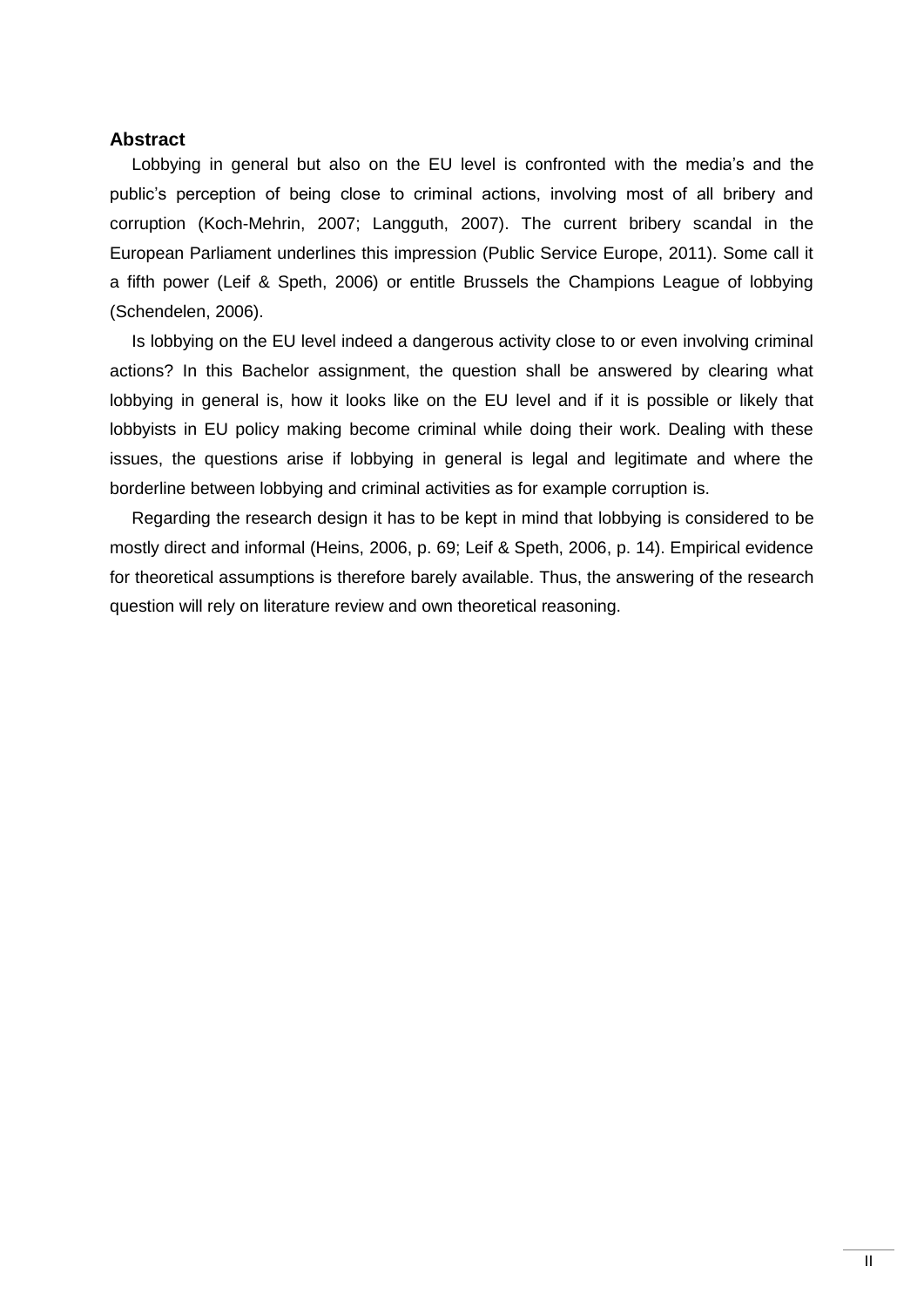# **Content**

| 1. |        |                                                              |  |  |
|----|--------|--------------------------------------------------------------|--|--|
| 2. |        |                                                              |  |  |
|    | 2.1.   |                                                              |  |  |
|    | 2.2.   |                                                              |  |  |
|    | 2.3.   |                                                              |  |  |
|    | 2.4.   |                                                              |  |  |
|    | 2.5.   |                                                              |  |  |
|    | 2.5.1. |                                                              |  |  |
|    | 2.5.2. |                                                              |  |  |
|    | 2.5.3. |                                                              |  |  |
|    | 2.5.4. |                                                              |  |  |
| 3. |        |                                                              |  |  |
|    | 3.1.   |                                                              |  |  |
|    | 3.1.1. |                                                              |  |  |
|    | 3.1.2. |                                                              |  |  |
|    | 3.1.3. |                                                              |  |  |
|    | 3.1.4. |                                                              |  |  |
|    | 3.2.   |                                                              |  |  |
|    | 3.2.1. |                                                              |  |  |
|    | 3.2.2. |                                                              |  |  |
|    | 3.2.3. |                                                              |  |  |
|    | 3.3.   |                                                              |  |  |
|    | 3.4.   | REACH - an example for lobbyist's influence on EU politics14 |  |  |
| 4. |        |                                                              |  |  |
|    | 4.1.   |                                                              |  |  |
|    | 4.1.1. |                                                              |  |  |
|    | 4.1.2. |                                                              |  |  |
|    | 4.1.3. |                                                              |  |  |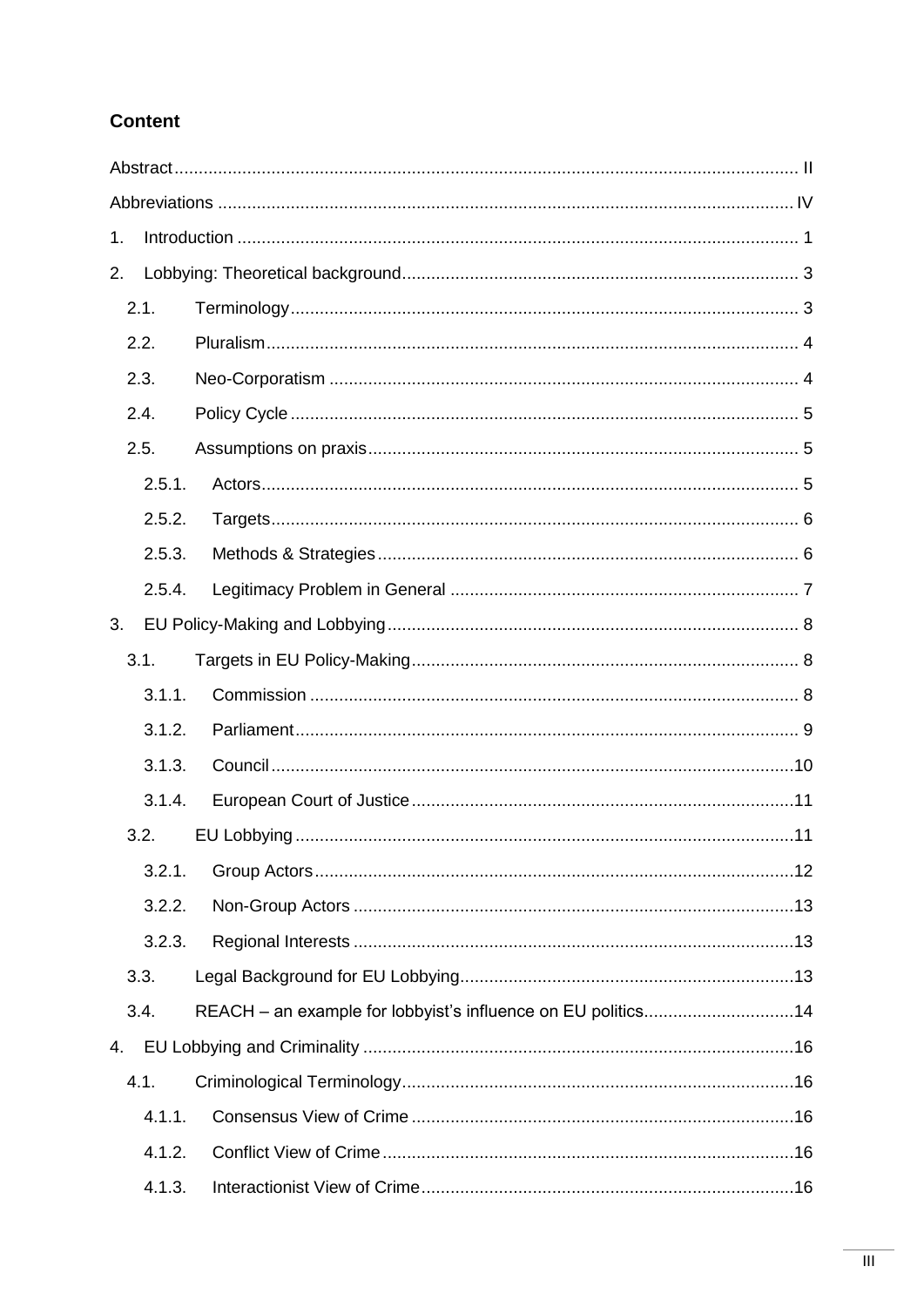# <span id="page-4-0"></span>**Abbreviations**

| DG           | Directorate-General                                     |
|--------------|---------------------------------------------------------|
| EU           | <b>European Union</b>                                   |
| EC           | <b>European Commission</b>                              |
| EP           | European Parliament                                     |
| QMV          | <b>Qualified Majority Voting</b>                        |
| <b>MEP</b>   | Member of the European Parliament                       |
| <b>ECJ</b>   | European Court of Justice                               |
| <b>REACH</b> | Registration, Evaluation and Authorization of Chemicals |
| <b>TEU</b>   | Treaty on the European Union                            |
| ΤI           | <b>Transparency International</b>                       |
| EU           | European Union                                          |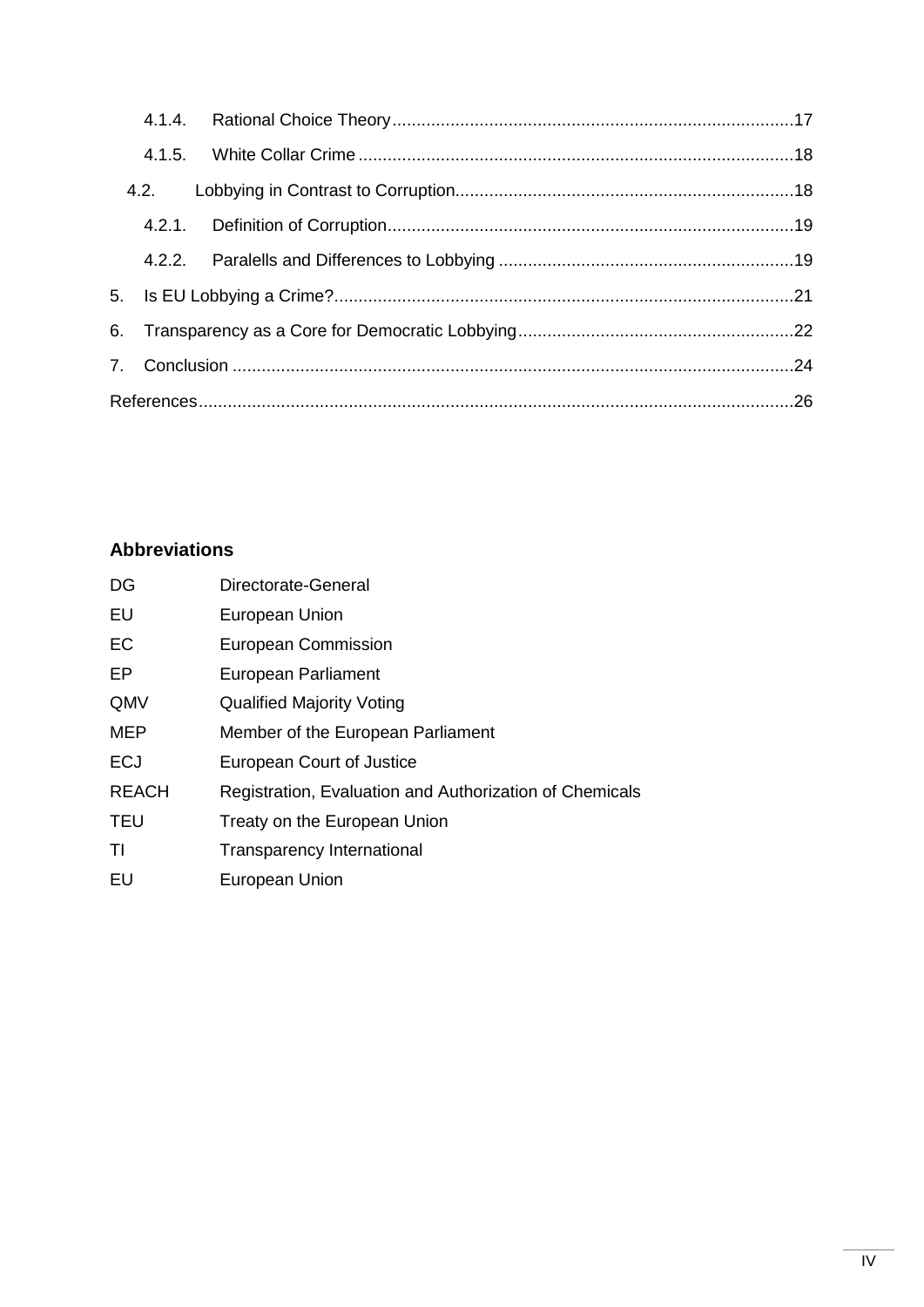# <span id="page-5-0"></span>**1. Introduction**

"The Sunday Times' revealed on March 20, that three members of the EP allegedly agreed to change EU legislation in exchange for money. The newspaper posed as lobbyists for an industrial client and offered 60 MEPs €100,000 per year to influence decision-making in Brussels and Strasbourg".

This is what Public Service Europe (2011) reported on April 5<sup>th</sup>, 2011. Lobbying in general but also at the EU level is confronted with the media"s and the public"s perception of being close to criminal actions, involving most of all bribery and corruption (Koch-Mehrin, 2007; Langguth, 2007). Some call it a fifth power (Leif & Speth, 2006) and entitle Brussels the Champions League of lobbying (Schendelen, 2006). The current example, stated above, appears to underline the truth of these perceptions.

Is lobbying at the EU level indeed a dangerous activity close to or even involving criminal actions? The present paper aims at dealing with this question – arising from the stereotype of a lobbyist as a person carrying around a suitcase full of money. A cliché which can be found in scientific literature (e.g. Koch-Mehrin, 2007; Langguth, 2007) as well as in newspaper articles (e.g. Olényi, 2006; Pinzler, 2010). Is it possible or likely, that those lobbyists in EU policy making become criminal while doing their work? Dealing with these issues, questions arise if lobbying in general is legal and legitimate and where the dividing line is between lobbying and criminal activities as for example corruption. The present paper can be regarded as an attempt to show, up to which point lobbying can be contributing to democracy and when it slides towards undemocratic behavior.

Only little literature on this specific topic can be found. Whilst literature on lobbying at the EU level is available on a large scale (e.g. Greenwood, 2007; Michalowitz, 2004; Michalowitz, 2007; Schendelen, 2006) and also literature on corruption and white-collar crime can easily be found (e.g. Benz, 1992; Hoogenboom, 2010; Siegel, 2007) it appears as if there is hardly any literature dealing with interconnectivity of EU lobbying and criminality. This is especially astonishing regarding the well-known stereotypes mentioned before. There is literature on the relation between lobbying and corruption (e.g. Campos & Giovannoni, 2007; Harstady, & Svenssonz, 2010). However, it is mainly dealing with it as a problem regarding developing countries.

Chorus concludes for the European Union that "the relation between lobbying and corruption is non-existent." (2008, p. 154). It has to be analyzed whether he is right in his assumption or if there is a lack of research so far.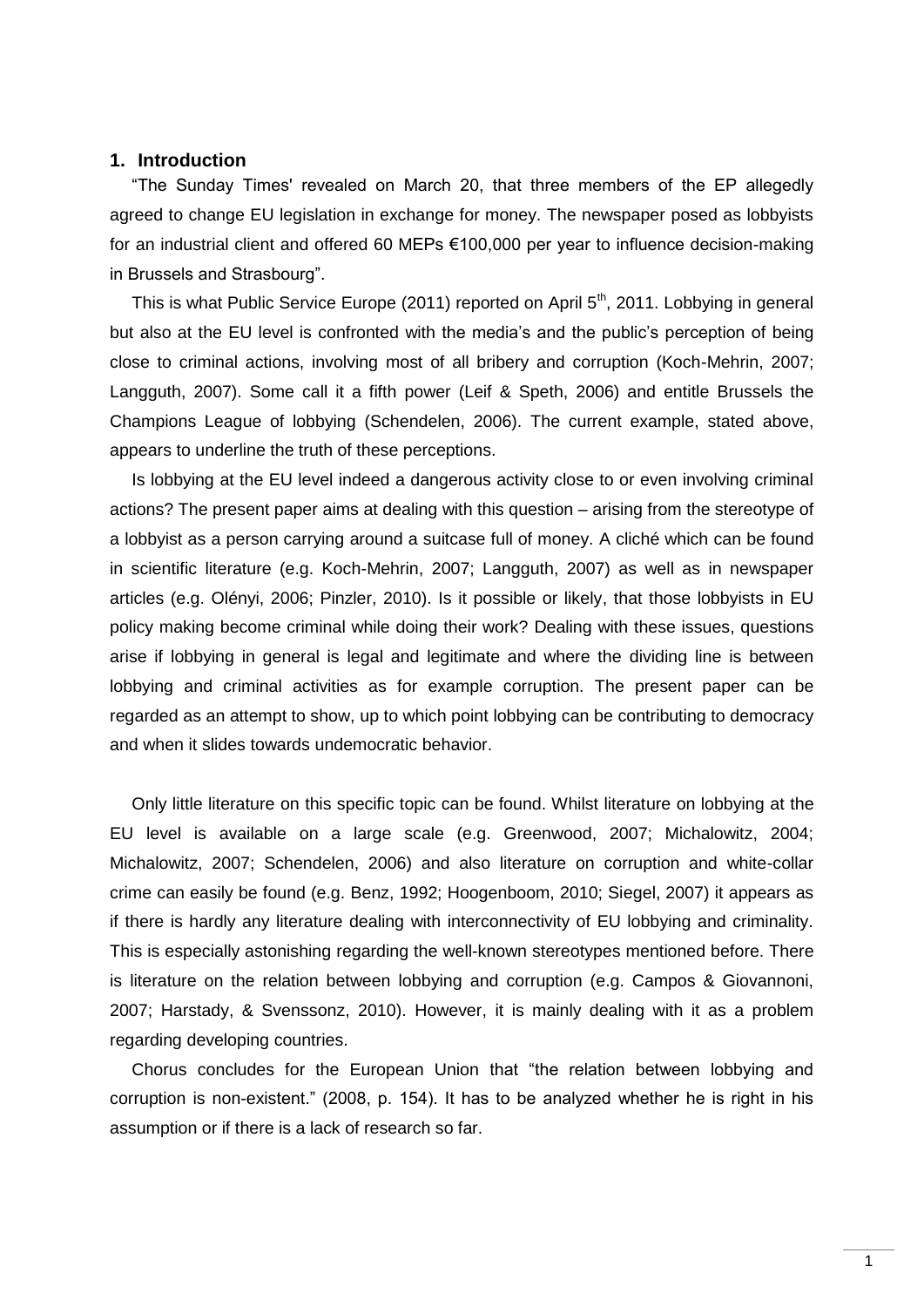Dealing with the question mentioned before it must be kept in mind that lobbying is considered being mostly direct and informal (Heins, 2006, p. 69; Leif & Speth, 2007, p. 14). Therefore empirical evidence for theoretical assumptions is barely available. Hence, quantitative research is no option in deciding about the research design. This research can be considered a case study of lobbying in a certain political sphere, namely the European Union"s institutions, mainly consisting of literature reviews. Since there is little research to be found on the specific topic itself, own theoretical reasoning will make a substantial part of the research as well.

A comparison of different cases could be the basis for further studies but in a first step it appears logical to use the little space given in a Bachelor assignment to concentrate on only one case, appreciating that little was researched in this field before.As there is no possibility to achieve reliable data it is so far the only way to achieve any basic results at all.

The present approach will start with a definition of lobbying. To get an impression of its meaning for democracy and its functioning the term will be put in relation to the theories of pluralism and neo-corporatism. The concept of the policy cycle will be described in order to finally analyze some assumptions on lobbyists' practical work involving actors, targets, methods and strategies as well as first brief discussion on the legitimacy of lobbying in general.

In a second step, the concept of lobbying will be applied to policy making at the EU level. The European Commission, the Parliament and the Council as well as the European Court of Justice as targets for lobbying will be analyzed, followed by a discussion of different actors in EU lobbying. It will be discussed why the Commission is considered being the most attractive target and why actors engage in lobbying even though having little expectation of success. Before illustrating the findings, in an example the legal backgrounds for lobbying in the European Union will be further displayed.

In order to deal with the underlying question, it subsequently has to be discussed what a crime in general is. In doing so, the consensus, conflict and interactionist view of crime will briefly be compared. Even though, many theories explain why individuals become criminal (Siegel, 2007) the rational choice theory of crime is the one to explain crime in this context most adequately and will be introduced in the subsequent part followed by the concept of white-collar crime.

On this basis lobbying will finally be contrasted with corruption – the criminal way of influencing political decisions. Parallels and differences will be discussed in order to conclude whether EU lobbying or at least aspects of it are a crime.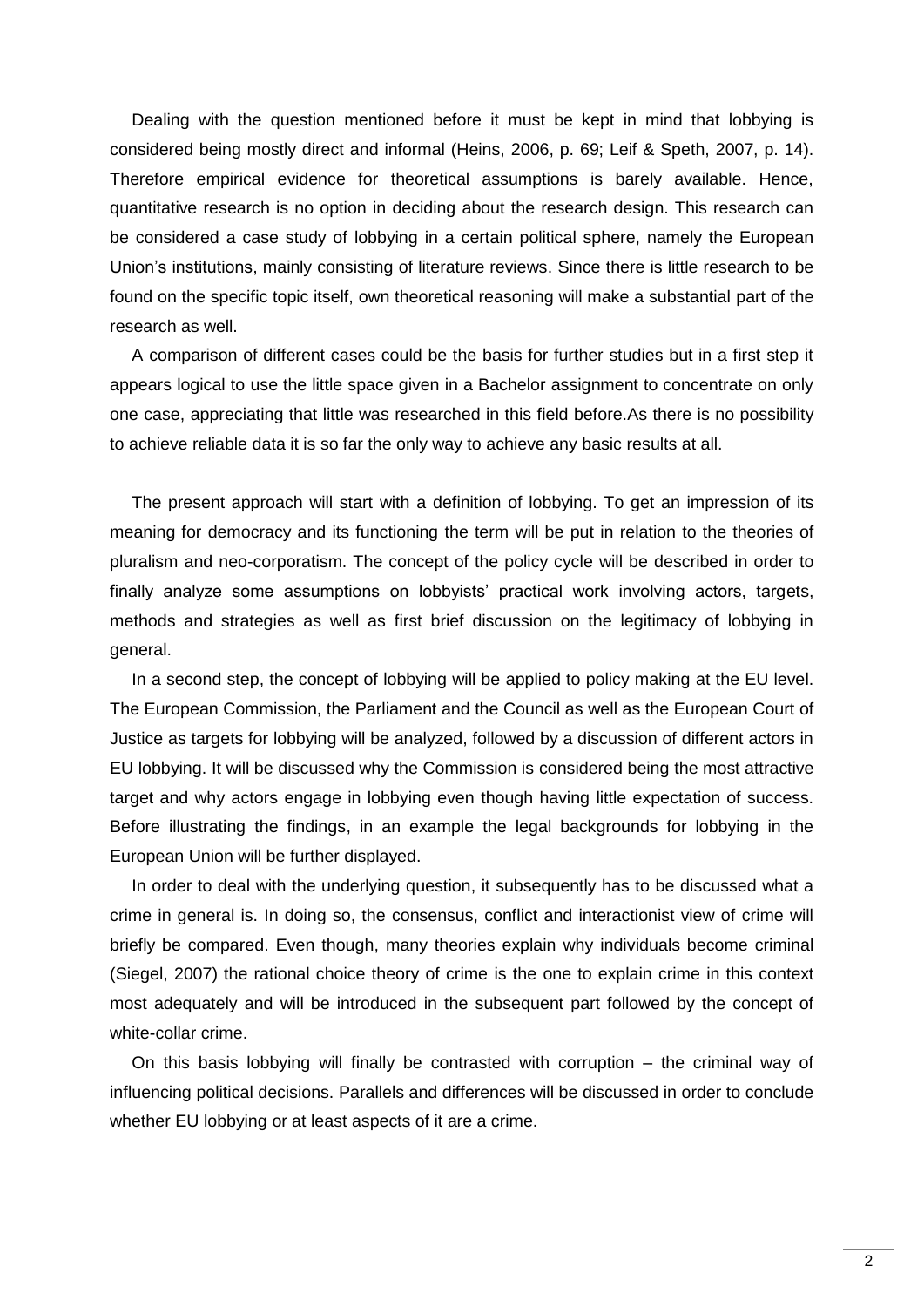Before recapitulating the results of the analysis it shall be shown how transparency can contribute to lobbying and what has been done so far towards transparency in lobbying in the EU.

#### <span id="page-7-0"></span>**2. Lobbying: Theoretical background**

#### <span id="page-7-1"></span>*2.1. Terminology*

Talking about lobbying, as a first step the term itself needs to be defined. "Lobbying ist die Beeinflussung der Regierung durch bestimmte Methoden, mit dem Ziel, die Anliegen von Interessengruppen möglichst umfassend bei politischen Entscheidungen durchzusetzen" (Leif & Speth, 2006, p. 12). Especially the desired influence on political decisions is an aspect that appears in many definitions of lobbying (Kleinfeld, Willems & Zimmer, 2007; Michalowitz, 2004; Greenwood, 2007).

Expert opinions are even more controversial when it comes to the details of lobbying. Kleinfeld *et al.* (2007) see lobbying as the *legitimate* attempt to influence policy results and identify criticism on lobbying only in individual cases as valid. Leif and Speth (2006) on the other hand even critically call it a "fifth power". To them, those who try to gain influence on political decisions through lobbying are not part of the decision making procedure (p. 12) whereas Redelfs is assuming that also politicans can represent interests of certain interest groups (2006). Whether or not politicians actually are or should be able to become lobbyists and this development's meaning for policy making procedures can be considered as part of the problem dealt with in this work. It will be further discussed in chapter 5.

Also, considering the differentiation between interest representation and lobbying a common opinion cannot be found. Busch-Janser and Vondenhoff come to the conclusion "Lobbying vermittelt zwischen Gesellschaft, Wirtschaft und Politik. Lobbying gibt nicht nur denen, die vertreten werden, eine Stimme gegenüber der Politik, sondern übersetzt auch den Code der Politik" (2008, p. 16). They see, just as Althaus (2001, p. 221) does, lobbying not only as an influence on certain planned policies but also as a mediator between politics, business and society whilst Leif and Speth (2006, p. 12) differentiate clearly between lobbying and interest representation. In their opinion, the latter is the diffuse representation of interests as well as values and ideologies in the political space (which does, from their point of view, include the public) whereas they consider the former as not directed towards the public. It is an articulation of single interests and the influence on or prevention of planned legislation.

Taking these different views of lobbying into account it must – under the impression of this work"s topic – be seen in a broad way as the attempt to influence policy making with the background of a certain interest.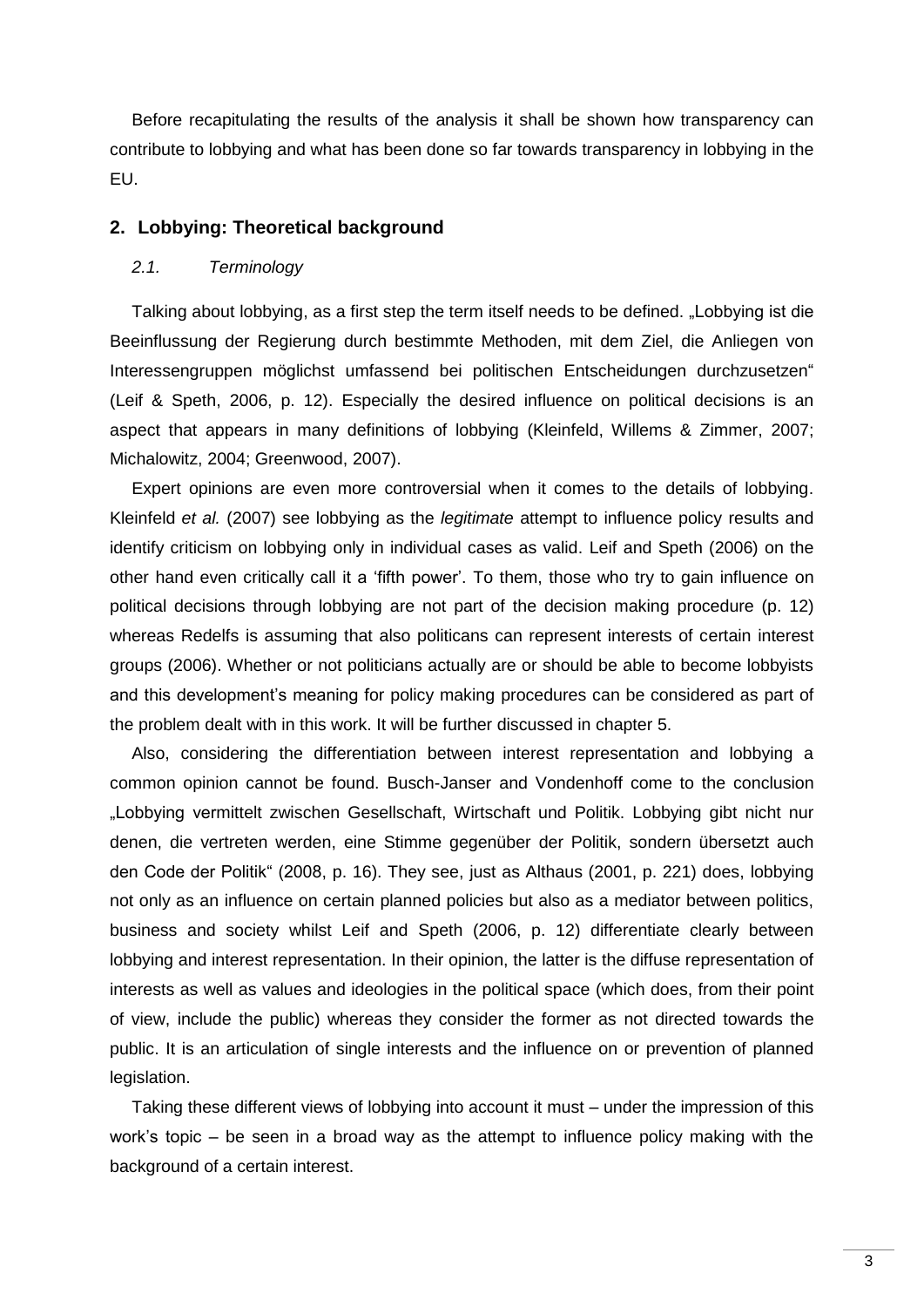Lobbying can be subordinated to the concept of Public-Affairs-Management and has to be seen as a part of it. "Public Affairs sind von einem Unternehmen getroffene Maßnahmen um die folgenden Ziele zu erreichen: a) Eine Verbesserung des wirtschaftlichen Klimas durch die Beeinflussung von Regierungen, Meinungsbildnern und der breiten Öffentlichkeit. b) Eine Begrenzung der negativen Auswirkungen der Aktivitäten einer Regierung in wirtschaftlichen und sozialgesellschaftlichen Angelegenheiten, die das Unternehmen betreffen." (Althaus, 2001, p. 175).

#### <span id="page-8-0"></span>*2.2. Pluralism*

In order to get a vague understanding of the theoretical concept of lobbying some theories need to be broadly discussed. The theory of pluralism is a central starting point for analyzing the representation of interests. A plurality of interests has to be assumed which do not follow the same goals but are heterogeneous interests of individuals with own preferences. As a part of society they can be allocated in certain milieus but do not have to stick to these because milieu boundaries are seen as modifiable. Pluralism assumes interest aggregation to articulate individual interests (Fraenkel, 1991, pp. 261).

The evolving interest groups find themselves in a distribution conflict. They are competing. The assumption of interest group conflict can be seen as the basic assumption of pluralism theories. The indirect and non-binding contributions to political discussions by interest groups in a competitive manor should lead to a fair decision (Michalowitz, 2007, p. 30).

Pluralism demands a certain citizen enlightenment including interest, information, critical understanding, rationality, values and a willingness to participate (Fraenkel, 1991, p. 272). Classical pluralists consider themselves as liberal democratics mainly concerning how to achieve stability and peace in a conflict-ridden society (Cunningham, 2002, p. 73).

#### <span id="page-8-1"></span>*2.3. Neo-Corporatism*

The concept of neo-corporatism evolved from criticism on Pluralism and became an alternative model. The same as for pluralism, the intermediary function of organized interests is central. Organized in interest groups it is their task to integrate their members" private interests in legislative processes. In difference to pluralism, the relationship between state and interest group is institutionalized and affected by mutual influence. The number of associations is limited by the state and membership can be due to coercion. The state can have further influence on associations for example by the ability of authorizing the board of management. However, resulting is not a one-sided dependence but a both-sided one. It is only possible to legitimate decisions if the associations give the required input. The state permits access to legislative procedures for legitimation of its actions (Lehmbruch & Schmitter, 1982).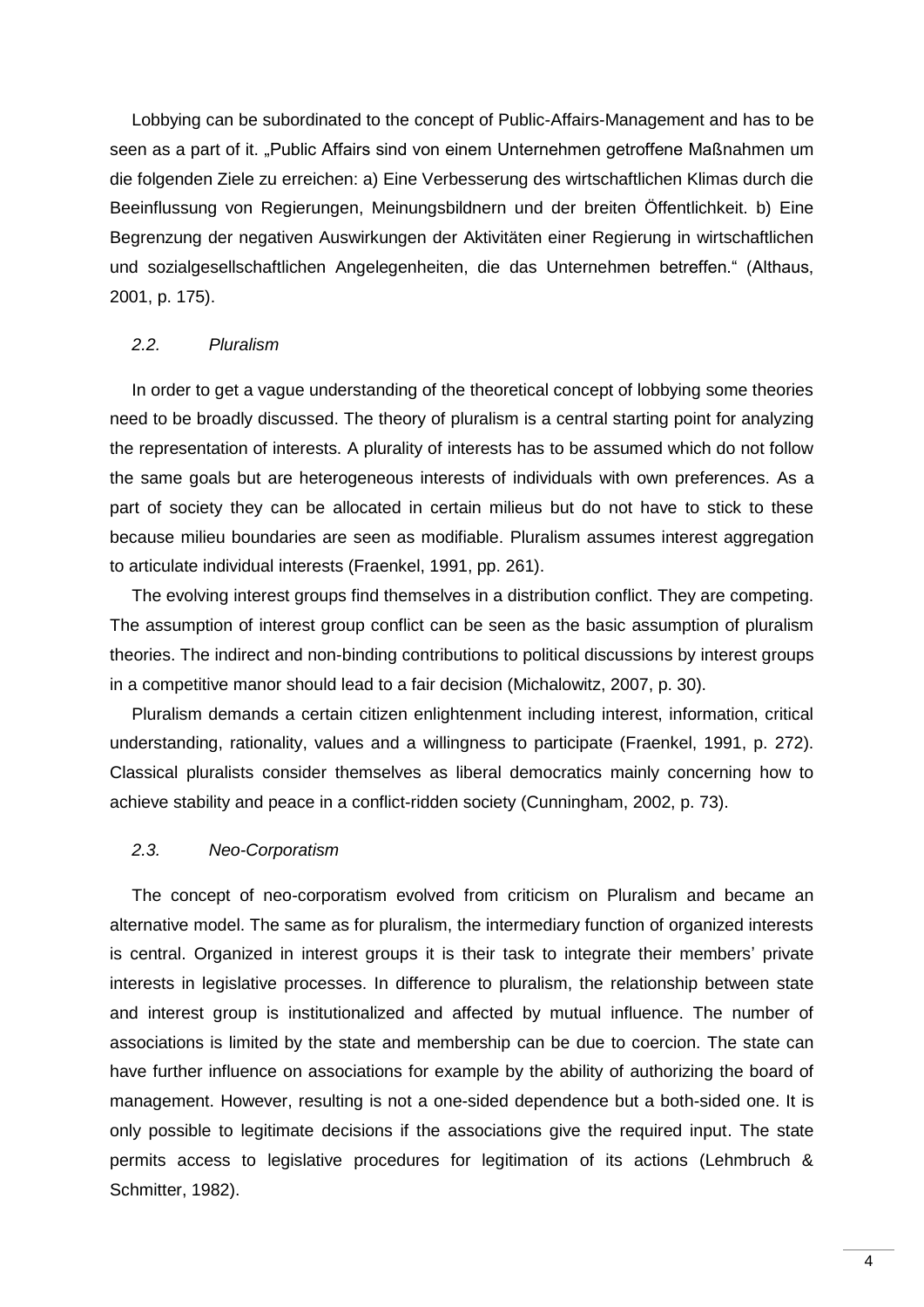Hence, pluralism is assuming competing aggregated interest. Heterogeneous interests aim at different goals without any governmental influence on interest groups.

Neo-corporatism in contrast approves governmental influence on interest groups. It can exert influence on the number and structure of associations, as well as on membership.

# <span id="page-9-0"></span>*2.4. Policy Cycle*

In both cases it is helpful to glance at how political decisions are made in theory. For the problem underlying this work the policy cycle model appears adequate. In this model the decision making process is subdivided in several phases within a circular model. Starting with the problem definition the decision making process begins with the identification of a problem. Ideally the identification of such a problem is initiated by organized interests within a society. The next step consists of taking the problem on the political agenda. Generally this will be initiated by political parties but also through the executive. The media can contribute to this phase of the policy cycle as well. This process is followed by a policy analysis in which relevant data and information is collected, objectives are clarified and key questions resolved and options and proposals are developed. Afterwards, the decisions made before are transformed to and implemented in legislation. Furthermore, this stage contains of law enforcement. In this case, policy implementation equals policy enforcement or policy ignition. During the following phase of evaluation it will be observed through practical experience if the decisions have weaknesses and require correction. Because of the circular logic there usually is no terminal phase. However, the decision making process can be terminated if no re-definition of the problem takes place (Jann & Wegrich 2003; Everett, 2003).

#### <span id="page-9-1"></span>*2.5. Assumptions on praxis*

This theoretical background however cannot describe how lobbying actually works in praxis. Who is lobbying whom and why? How does it work? And is this behavior legitimate? Those questions cannot be answered by theoretical assumptions but have to rely on generalization of observations.

## <span id="page-9-2"></span>*2.5.1. Actors*

Regarding actors influencing political decisions one cannot exclusively focus on interest groups in form of associations, as classical pluralism and neo-corporatism assume. Michalowitz (2007, p. 73) names interest groups, in-house-lobbyists and commercial publicaffairs agencies as actors. The latter group has to be seen as external actors getting involved on behalf of associations or companies. In contrast, interest group lobbyists and in-house lobbyists are regular employees of the association or company.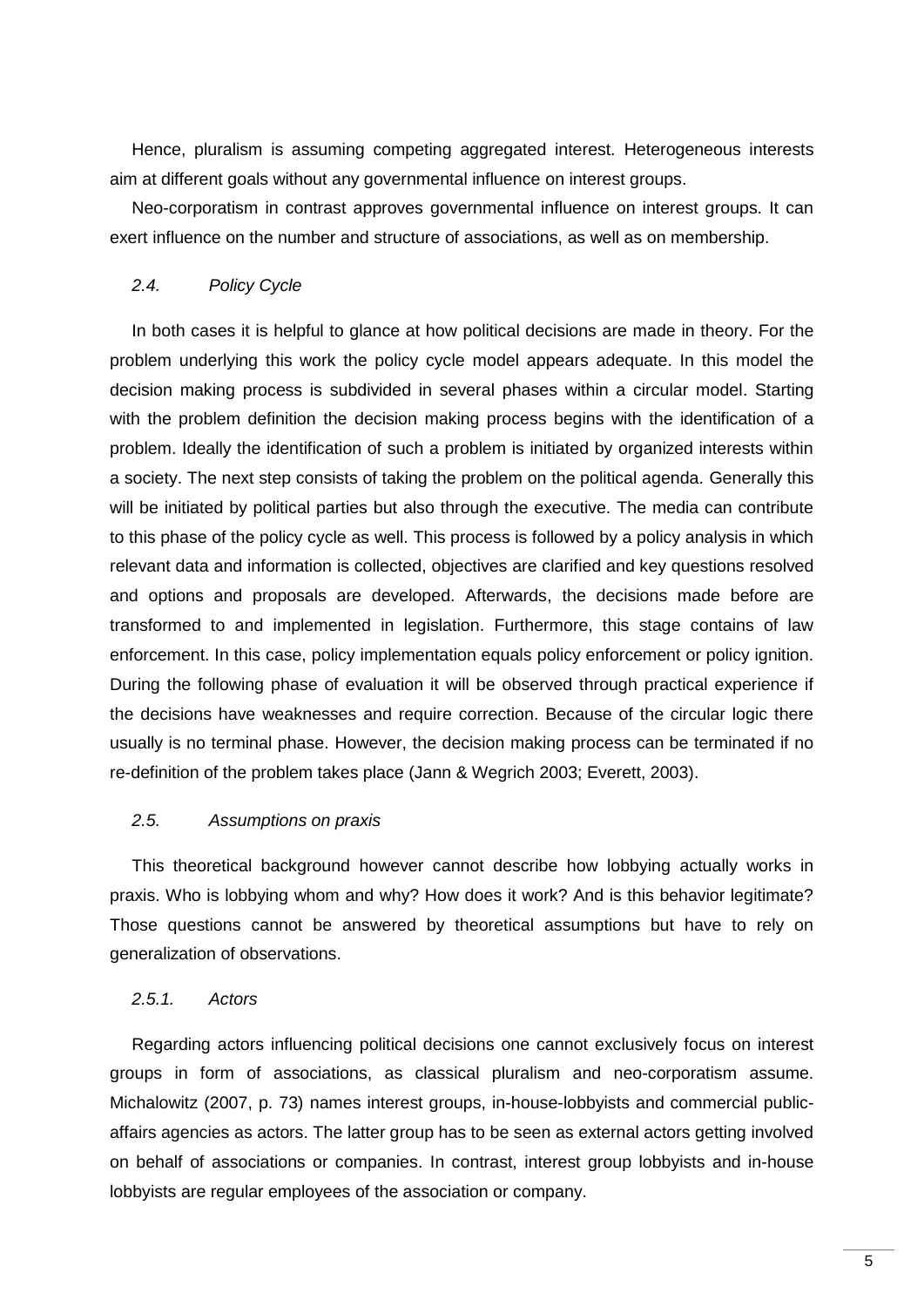The variety of actors also results from the logical argumentation that "die zur vollständigen Kontrolle politischer Entscheidungen notwendigen Ressourcen auf unterschiedliche private wie staatliche Akteure verteilt [sind]" (Schmedes, 2008, p. 60). Concurrently, Wehrmann (2007, pp. 41) as well as Lösche (2006, p. 62) observe a decreasing relevance of associations as such. Wehrmann grants more influence to the more flexible in-house lobbyists. It is important to say that ideally lobbyists should not only concentrate on their own benefits but have to take stakeholders' interests into account (Althaus , 2001, p. 178).

#### <span id="page-10-0"></span>*2.5.2. Targets*

Based on the definition of lobbying, targets can be all political participants in the process of the policy cycle. This does not solely have to be the legislative as such. Although the legislative part is the part of a democratic state structure that is able to legally pass laws, the executive as well as other key figures can become target of lobbying (Leif & Speth, 2003, p. 15). Especially the parts of the executive involved in policy implementation and evaluation have to be named in this context. Key figures can be influential single persons within the political space. Mainly legislative and executive as well as influential persons within the party landscape have to mentioned.

#### <span id="page-10-1"></span>*2.5.3. Methods & Strategies*

It can be differentiated between direct and indirect lobbying. Whilst in the case of direct lobbying the communication is personally, communication in indirect lobbying is operated including a third party (Köppl ,1998, p. 13). As already covered by the definition of lobbying, for the current study it has to be considered as direct influence on political decisions. This is assumingly in indirect lobbying only possible to a limited degree. Therefore it shall be concentrated on direct lobbying in this case.

Regarding lobbyists' instruments, it becomes clear that not contribution to the formal legislative process alone is relevant. Collection, analysis and transmission of information on the relevant processes, relation to contacts, dialogue with decision makers, networking, letters and petitions are what Wehrmann (2007, p. 46) considers the important tools. With the help of these tools not only standpoints are demonstrated but also information and insider knowledge is exchanged between lobbyist and target.

Relations can be further divided into formal and informal (Wehrmann, 2007, p. 50). Formal relations are relations situated under legal conditions as they are typical for neo-corporatist systems. Hence, informal relations have to be considered as all lobbying relations outside this formal arena. Authors as Heins (2006, p. 69) and Leif & Speth (2006, p. 14) consider lobbying as mainly direct and informal.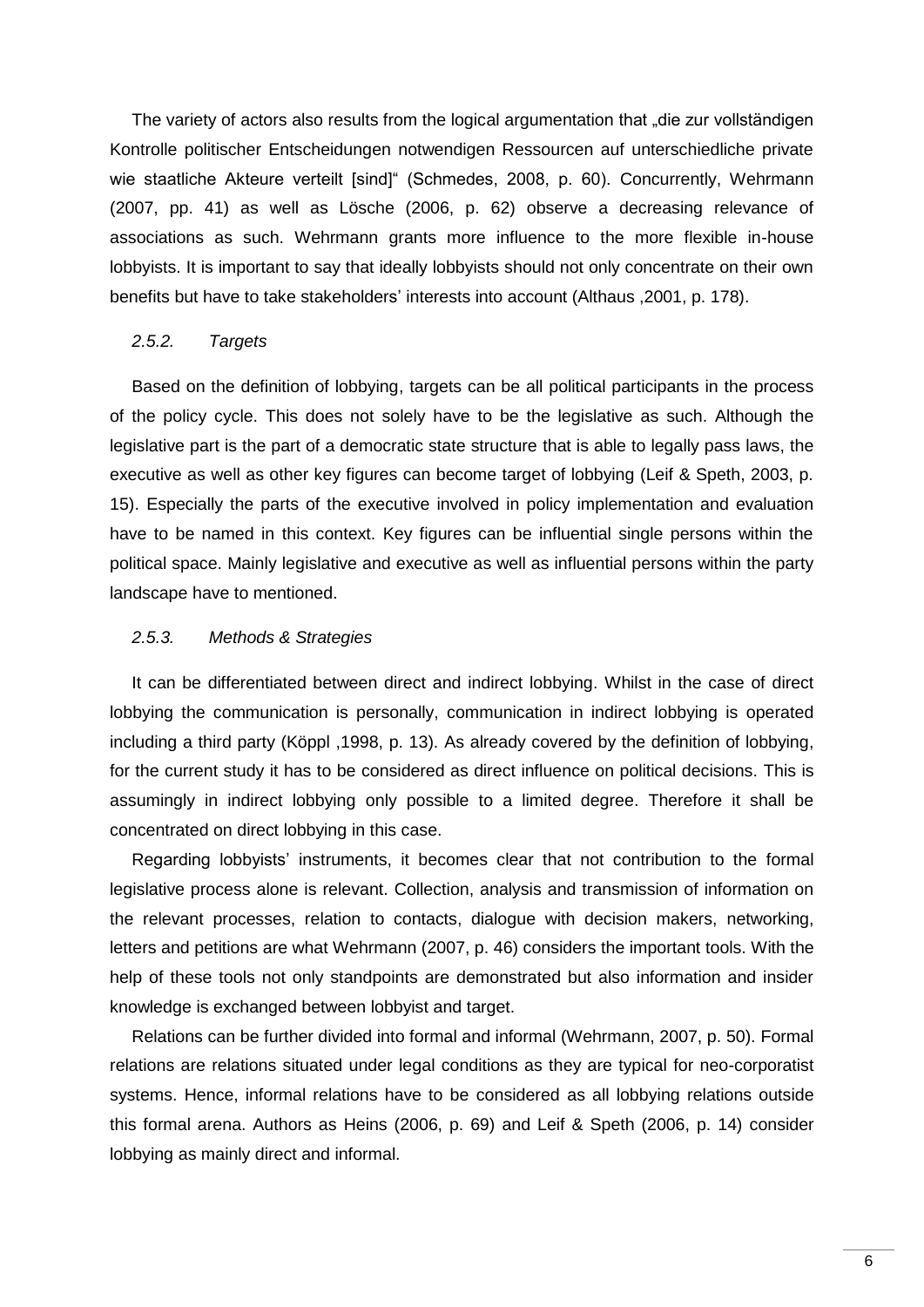Consensus can be observed among authors concerning lobbyist's most important tools. Certainly, the observation of political processes – most often called "monitoring" – as well as the maintenance of important relations to contacts, is of extraordinary significance (Michalowitz, 2007; Leif & Speth, 2006). In order to be able to intervene in the policy-making as illustrated by the policy cycle, monitoring has to start at an early point during this process.

Another important strategy to be mentioned is "agenda-setting". Defined as the active control of societal, social, political or economic issues this can, related to lobbying, be considered as intervention in the agenda setting phase of the policy cycle and the input of own issues (Busch-Janser & Vondenhoff, 2008, pp. 25).

# <span id="page-11-0"></span>*2.5.4. Legitimacy Problem in General*

Admittedly, informal relations are liable to be overrated or underestimated. They can also easily be subject to speculation. This arises from the fact that they do not necessarily reach the public due to their informal nature. "Diese Kontakte vollziehen sich überwiegend auf informeller, unregulierter Ebene. Sie finden in Form von Schriftverkehr, Telefonaten oder persönlichen Gesprächen statt" (Wehrmann, 2007, p. 51).

The background for this way to establish contacts results from the policy cycle mentioned before. Much earlier than during the policy implementation stage, political actors decide in favor of or against certain positions. Therefore, an early intervention in the process of political decision making can lead to a more sustainable positioning of the represented interest. Furthermore, the interest representatives are well aware of the competition among interests. In order to prevail, an early intervention arises (Althaus, 2001, p. 217).

It cannot be disputed that this informal, the public excluding procedure might appear condemnable at first glance. In contrast, Wehrmann argues that generally political decisions are made with public participation. She further says that it can be more efficient to discuss subjects without public participation being more un-ideological, less party-focused and unprejudiced (2007, p. 52). Van Schendelen draws parallels to other parts of the society concluding that lobbying is the core of politics. Seeking for influence in decision making can be found in families, peer groups, communities, working places and associations (Schendelen, 2007, p. 134).

The public anticipation of legitimacy cannot coercively be assumed being negative but will depend on the lobbyist"s intention. An attempt of the tobacco lobby to influence the taxation of cigarettes certainly will be considered negative. Smoking nowadays is among a broad part of the public regarded as harmful. If, however, producers of solar parcels lobby with the same intention or aim at subvention, it would not necessarily be condemned. In both cases initiative results from the interests behind a lobbyist's activity.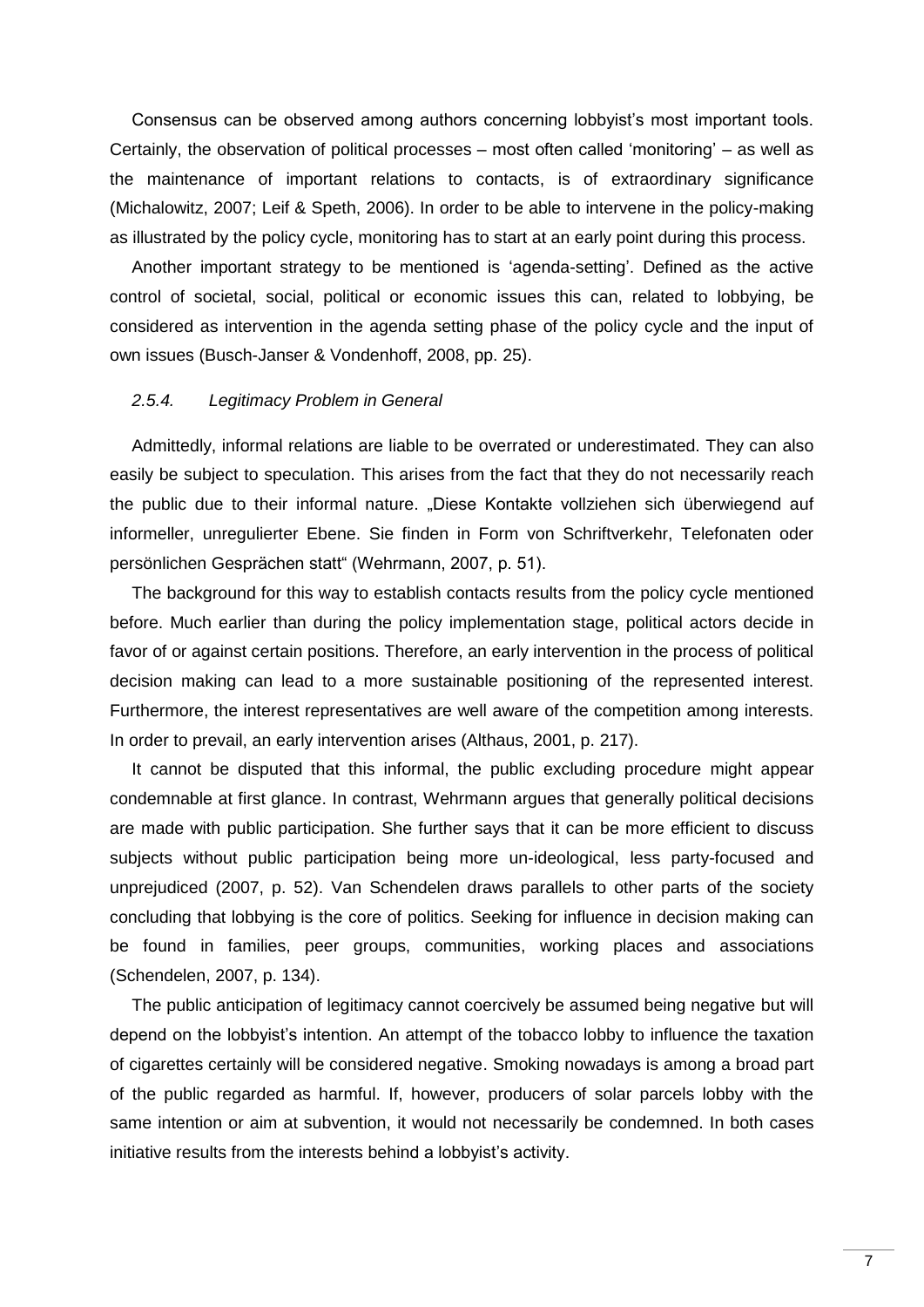Besides these examples of concrete influence, it has to be considered that, especially in EU politics, politicians can also just collect information in this unprejudiced, informal manner to analyze a problem from different angles (Greenwood, 2007). In this case, the government takes initiative. Especially in cases of lacking resources in government, lobbying can be a welcome opportunity to gain access to a problem. The legitimacy problem of lobbying and the dangers and benefits in EU politics will further be discussed in chapter 5.

In summary, the actors in lobbying are, generally speaking, interest groups, in-houselobbyists and commercial public-affairs agencies. They mainly address the legislative and executive parts of governmental power. Lobbying itself can be divided into being direct and indirect as well as formal and informal. Besides active lobbying, monitoring and agendasetting are considered to be important strategies. An early point of ignition has to be assumed. Lobbying is considered to be mostly direct and informal.

## <span id="page-12-0"></span>**3. EU Policy-Making and Lobbying**

#### <span id="page-12-1"></span>*3.1. Targets in EU Policy-Making*

In order to gain influence in the European decisive procedures, lobbyists can choose two "routes of influence". Thereto, the "Brussels route" describes the attempt of gaining influence directly at the European level whereas the "national route" is an indirect seek for influence at member state level aiming at national politicians to give interests a voice in the European decision making procedure (Greenwood, 2007, p. 25; Langguth, 2007, p 190). However, the national route is seen as secondary venue and shall therefore only be discussed as far as it affects procedures in the European Council.

As targets for lobbying in EU politics are most of all regarded the European Commission, the European Parliament and the European Council (Michalowitz, 2007) because they are the main institutions involved in decision-making (The European Union). Those institutions and their values in EU lobbying will be introduced on the following pages. Greenwood (2007) also includes the European Court of Justice as a target of lobbyists. Whether or not this can be seen as an equally important target for lobbying shall also be discussed in this section.

#### <span id="page-12-2"></span>*3.1.1. Commission*

"Formally, the Commission consists of twenty-seven Commissioners, with one Commissioner from each Member State. […] The Commission is appointed for a five-year term. Once appointed, the Commissioners are allocated portfolios by the president. Each Commissioner is then primary person responsible for all the work of the Commission that falls within that policy area" (Chalmers, Davies & Monti, 2010, p. 54). Commissioners shall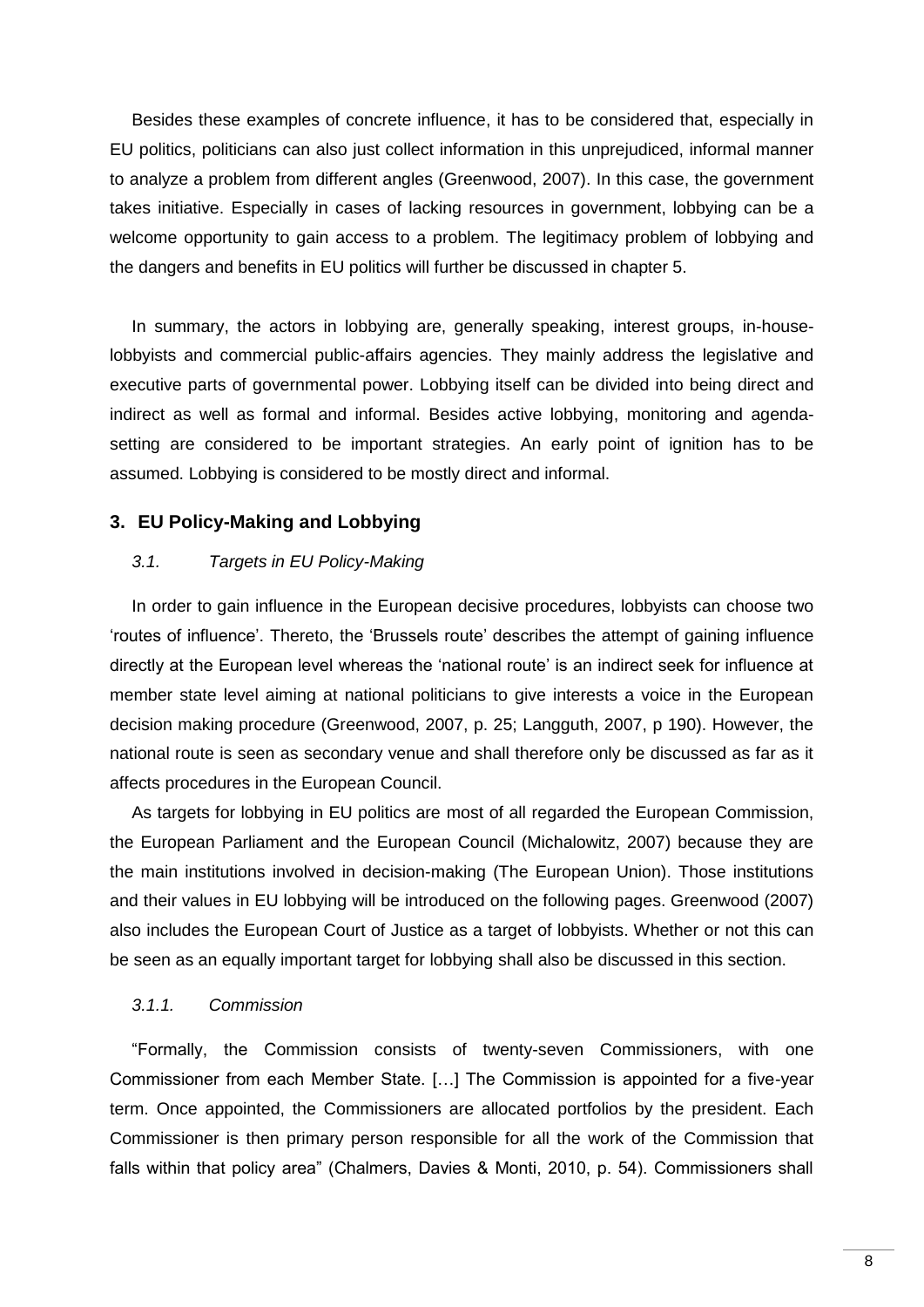not have other obligations than their work in the Commission; its president is proposed by the European Council through QMV and gets elected by the European Parliament.

European equivalents to national ministries are the Directorates-Generals. "They fulfill many of the same functions: policy development, preparation of legislation, distribution of revenues, monitoring of legislative implementation, and provision of advice and support to the political executive" (Hix, 2005, p. 46). The DGs employ the majority of the Commission"s employees and can be considered the administrative part. They fall within the portfolio of at least one Commissioner and are answerable to him but their duties are to the Commission as a whole and they are rather autonomic (Chalmers, Davies & Monti, 2010, p. 57). The Commissioner"s office is the cabinet. Those cabinets are in between the individual Commissioner and the DGs, preparing weekly meetings and agendas (Hix, 2005).

Whilst the Commission has only very limited direct legislative power it has in most fields a monopoly on the legislative initiative, decides the legislative program for each year and has the power of financial initiative (Chalmers, Davies & Monti, 2010, p. 61). Together with its role in monitoring legislative implementation, this is what makes the European Commission the most important target for lobbying in EU policy making (Greenwood, 2007, p. 24; Langguth, 2007, p. 190).

Because of a lack of employees, the Commission is considered to be dependent on external information (Greenwood, 2007, p. 7; Koch-Mehrin, 2007, p. 40; Michalowitz, 2007, p. 66). It is especially sought at the lowest level of the Commission"s hierarchy and it also seems to be most influential at that stage (Michalowitz, 2004, p. 62). Lobbyists gladly take this possibility of providing knowledge to reach influence. Interns as for example Schulz (2007, p. 23) regard this procedure as being part of political business for reaching complete and sustainable legislation, assuming that officials hear more than one voice. Furthermore, the involvement of individual interests, not only in the Commission"s work but especially there, is seen as a substitute for the lack of a functioning European public sphere (Michalowitz, 2007) which was detected for example by Strohmeier (2007).

Information can be brought in on a formal level – as in hearings and round tables – but also and most notably on an informal level (Langguth, 2007, p. 190). Michalowitz (2004, p. 61) considers as most relevant information all those with (1) representativeness of the source and (2) substantiveness of the material. Besides the provision of knowledge, Greenwood (2007) identifies further benefits of interest representatives for the Commission: "a source of support for drafting legislation; a means of "testing out" proposals among stakeholders, and the ways they are likely to be received in different national settings ahead of the Council of Ministers; and, in the Commission"s role as a guardian of the Treaties, information about the implementation of measures and their impact" (p. 6).

# <span id="page-13-0"></span>*3.1.2. Parliament*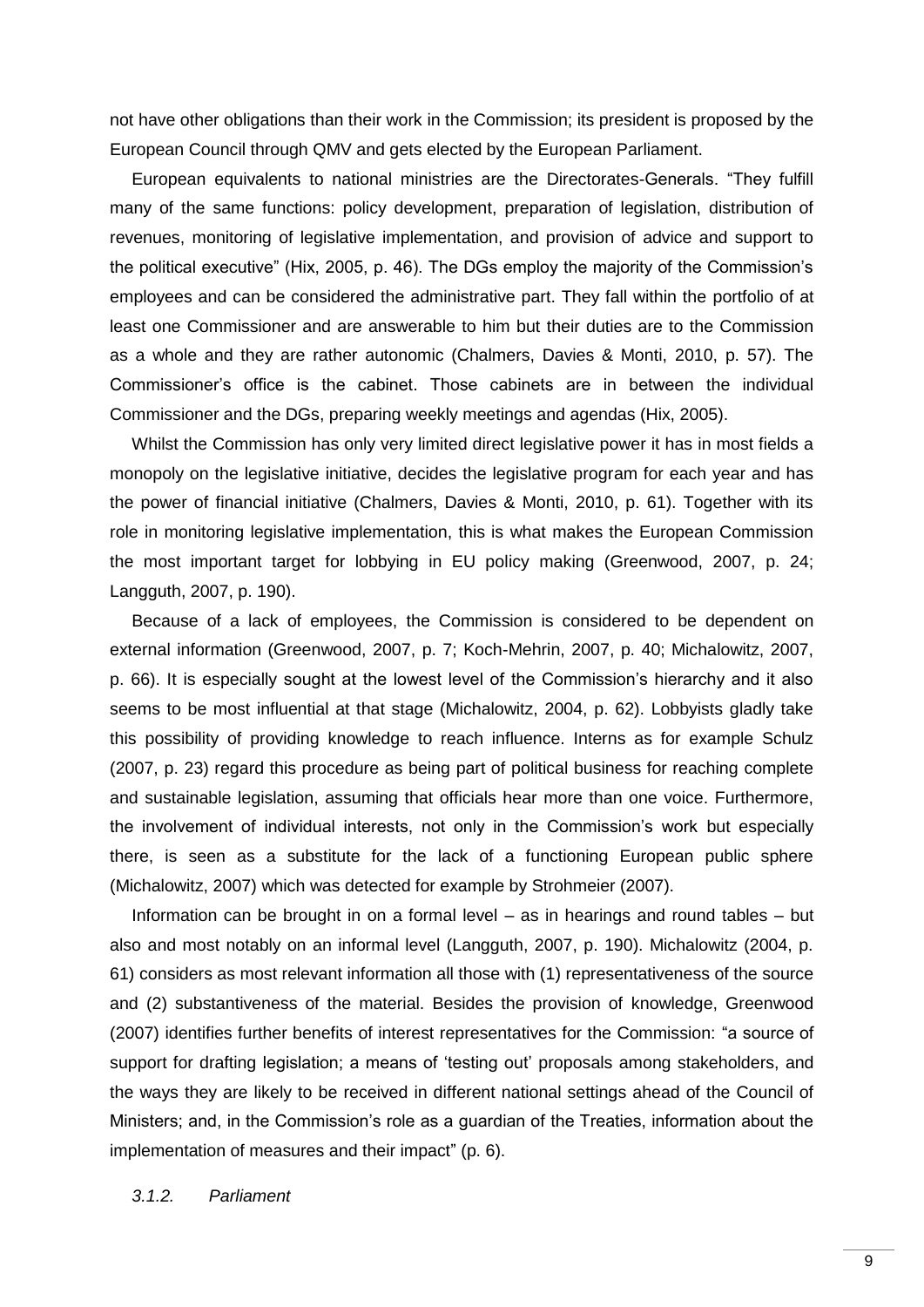Even though playing a crucial role in initiating policy making, the Commission has only little influence on final decisions. The Parliament can enforce influential changes and has nowadays a strong position towards the European Council (Michalowitz, 2007, p. 70).

Its seats are not distributed equally per country, the procedure for proportional representation can be different among the countries and there are no European but national parties providing candidates for the election. Nevertheless, most MEPs sit in party groupings which heavily affect their voting behavior (Chalmers, Davies & Monti, 2010, p. 83). Hence, "the European Parliament is dominated by ideological conflict rather than national conflicts" (Hix, 2008, p. 113) and therefore Parliament"s decisions are – even though it lacks "European parties" – oriented on party lines instead of national lines.

The Parliament's power varies depending on the policy field in question. The two dominant legislative procedures are the consultation and the ordinary or co-decision procedure (Chalmers, Davies & Monti, 2010; The European Union). During the consultation procedure the Parliament is only consulted on a legislative proposal, having the opportunity of proposing amendments (The European Union). The ordinary procedure gives the Parliament the possibility of enforcing amendments more effectively. After a first reading of a Commission"s proposal by the Parliament, it issues an opinion on that. If amendments are made, the Council can either agree or pass the act to a second reading by the Parliament – after having adopted a "common position" on the act. Having the chance of either agreeing on the common position or making further amendments the act will be adopted or a Conciliation Committee will be established if no agreement is reached. This Committee will approve a joint text (Chalmers, Davies & Monti, 2010, pp. 104).

Because there is no in-built majority the Parliament can be considered as being oriented towards consensus and coalition forming (Greenwood, 2007, p. 36; Hix, 2008). This makes it hard for lobbyists to find contact persons among the MEPs. On the other hand, because of their increasing power and little budget for research, MEPs are dependent on external information provided by lobbyists to an opinion about complex policy issues and to compete effectively with the Council and the Commission (Hix, 2005, p. 228). According to Schulz, it must be assumed that most contact between MEPs and interest representatives takes places through deputies and assistants and is therefore indirect (Schulz, 2007, p. 26).

#### <span id="page-14-0"></span>*3.1.3. Council*

The European Council only has limited initiating power – even though it sets a general course for the Union – and little potential to make amendments within the ordinary legislative procedure in particular. However, the Council is the deciding institution (Chalmers, Davies & Monti, 2010, p. 76).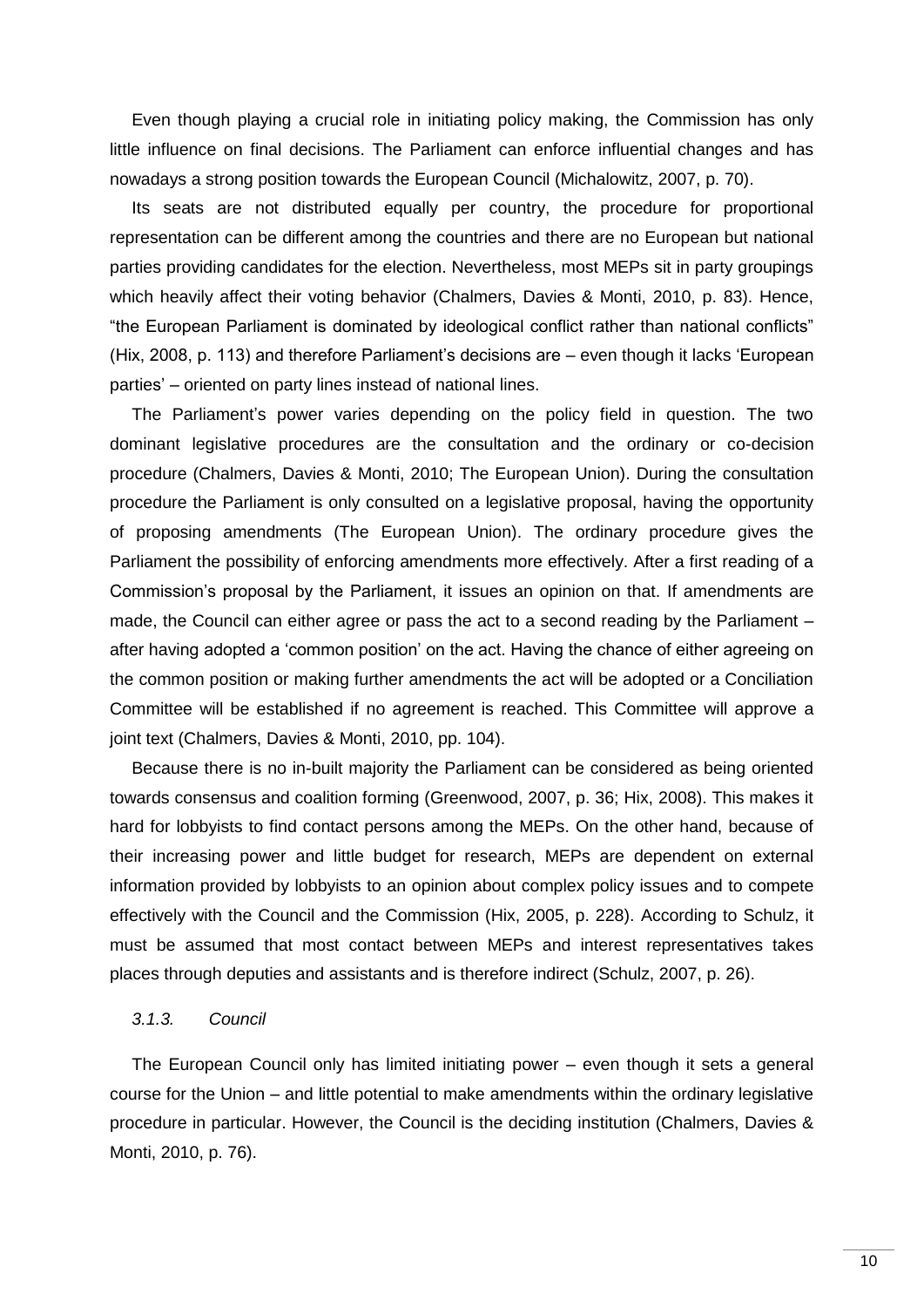Comprising the Heads of Government of the Member States, its president and the President of the Commission – and its therefore mainly intergovernmental nature – the Council can be considered as being most of all a target for national lobbyists who seek for influence on the European level. Especially where unanimous decisions are prescribed – which will lead to consensus and intergovernmental negotiations – this national route is only secondary venue (Greenwood, 2007, p. 25). Other authors agree that the Council is less interesting for lobbyists in EU policy making (Langguth, 2007; Michalowitz, 2004).

## <span id="page-15-0"></span>*3.1.4. European Court of Justice*

Greenwood (2007, pp. 39) and Pollack (1997, pp. 581) also consider the ECJ a possible target for interest representation. In their argumentation, the attempt of interest groups to prevail through jurisdiction is lobbying as well. Taking into account the broad definition underlying this work one could doubtlessly come to conclusion that jurisdiction can have influence on policy making, if for example certain legislation is recognized as not being in line with the Treaties underlying European policies.

On the other hand one could argue, using a narrower definition, that influence must be sought before implementation. However, assuming policy making as being circular, the use of jurisdiction could be considered to be part of a problem re-definition.

Hence, even though being no classical form of lobbying, it appears that Greenwood"s (2007) integration of the ECJ to targets for lobbyists is quite reasonable. It must certainly be regarded as indirect lobbying but can lead to influence on policy making.

#### <span id="page-15-1"></span>*3.2. EU Lobbying*

Because of its open outcome, resulting from fragmentation and dispersal of power, which in many cases leads to orientation towards consensus, one could get the impression that EU policy making is not very interesting for lobbyists. To provide knowledge without any security on gaining influence in exchange can appear useless at first glance. Nevertheless, because of its multi-level structure, the dependence on external knowledge and its open outcome the EU provides easy access for lobbyists (Greenwood, 2007, p. 209; Pollack, 1997, p. 576). This access is gladly taken. Not because they equal little chances with no chances at all but because for most interests having little chances means that it still might be possible to gain influence (Michalowitz, 2007, p. 71).

However, the Parliament is regarded to be an unpredictable body. Members of the Council in many cases depend on consensus or at least on finding partners for building a majority. And influence on the Commission cannot guarantee success. Thus, all three actors have different degrees and different kinds of influence and interests must aim at a certain amount of influence at all levels (Michalowitz, 2004, p. 70).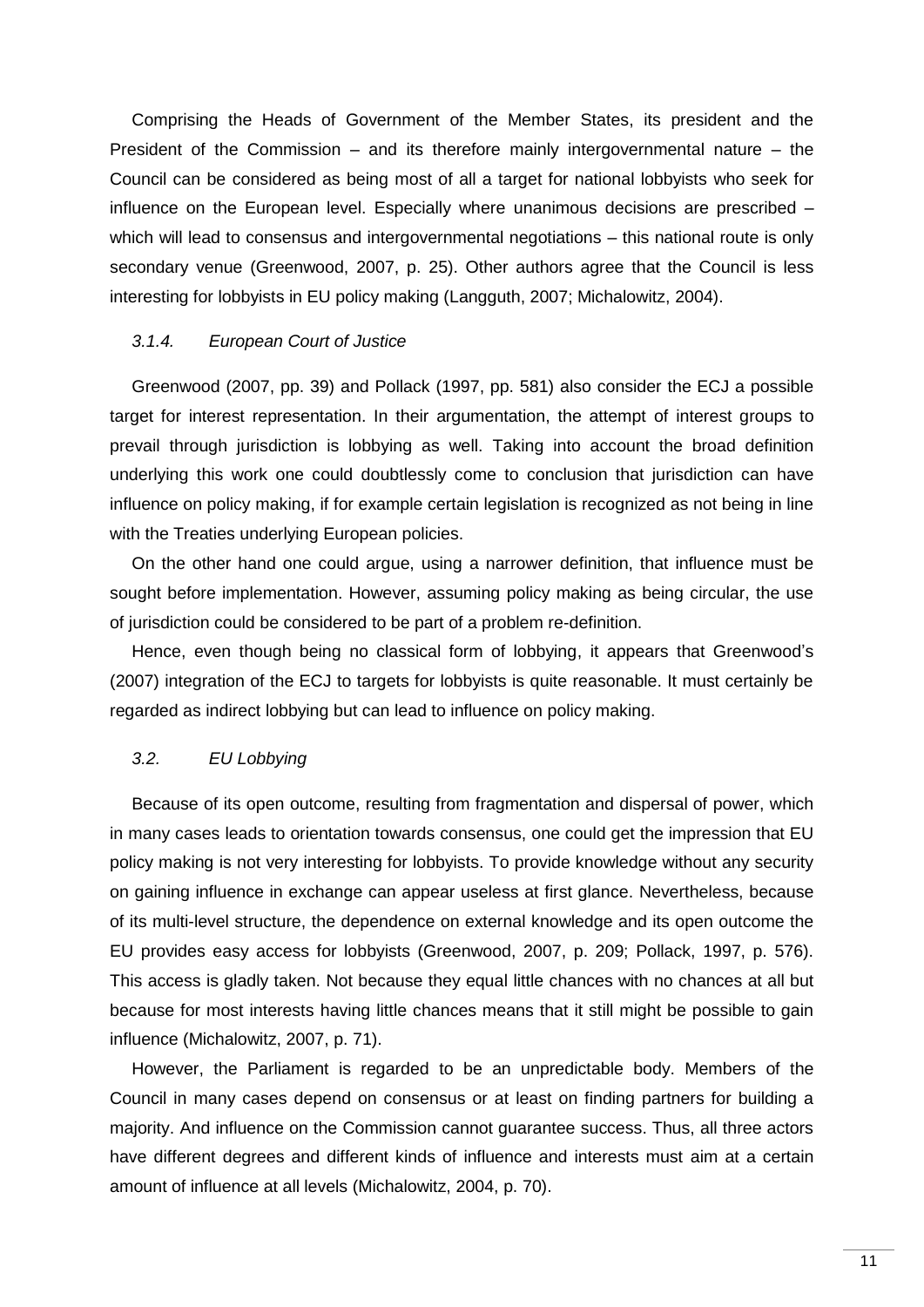Greenwood differentiates actors in lobbying into group actors and non-group actors. To him, group actors are all organized interests whilst non-group actors are containing companies, single interests and commercial providers as for example consultancy agencies. Through this differentiation he avoids labeling organized business interests, which stand for a part of the public, as being no public interests at all (Greenwood, 2007). On the other hand for example Michalowitz (2007) uses the classic differentiation into public and business interests while distinguishing more rigorous between actors and represented interests.

The differentiation into group and non-group actors appears more useful in this context. Conflicts in labeling certain interests – as for example organized labour and employers interests can both be considered as parts of public interests – can be avoided by this definition. Less specific interests representing a broader part of the population will further be considered as "diffuse public interests" which is a subgroup to group actors.

#### <span id="page-16-0"></span>*3.2.1. Group Actors*

Organized interest groups as lobbying actors can be considered to be the classical interest representatives according to pluralist and neo-corporatist theory and on the European scale they are regarded as the most important interest representatives. Within the policy making process they can claim a certain representativeness of their interests due to a variety of individual interests behind them. Intern democratic structures and the need for compromise between individual member interests invests a certain degree of democratic legitimacy on their involvement in policy making even though they never can represent the people as a whole (Michalowitz, 2007). Diffuse interests in sense of counterparts towards business interest can be assumed to aspire a sort of balance through delivery of information on acceptance of a certain policy among a broad part of the public whereas business interests are often able to provide detailed specialist knowledge and can even be considered to having sometimes a kind of monopoly on information (Michalowitz, 2004).

According to Greenwood (2007), the European association"s landscape can be considered to be very fragmented especially with business interests having small specialized groups for certain special interests. Furthermore, he states that EU funding would ensuring that asymmetries are only little, especially between diffuse and business interests. Langguth (2007, p. 194) and Michalowitz (2004; 2007) do not agree and see public actors with less specific aims having less resources in a weaker position. Schmedes (2010) counter argues that the EU multi-level system ensures that no interest can enjoy a stronger influence than others. However, business interests can be considered to be represented the most in the EU (Hix, 2005, p. 212).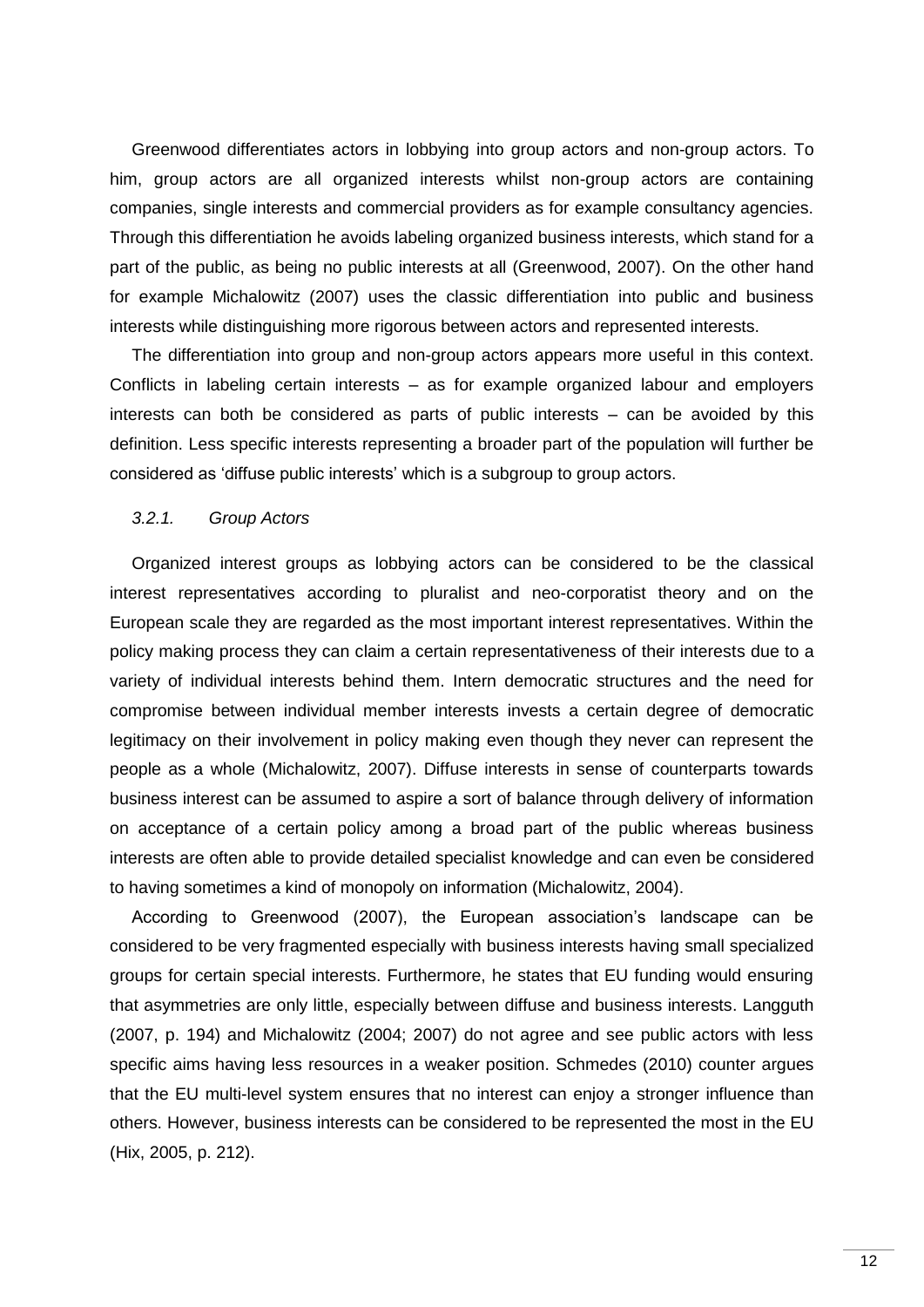# <span id="page-17-0"></span>*3.2.2. Non-Group Actors*

Non-group actors are not representing an accumulation of individual interests but just one single interest which can be in line with interests simultaneously represented by a group actor. According to Michalowitz (2007) non-group actors as in-house lobbyists and public affairs agencies fulfill two tasks. They (1) close a possible gap between the association-intern compromise and a company"s individual interest and they (2) intermediate between politics and the company if no matching interest group exists. The latter actor's task in this constellation is to give advice and support as well as to get involved for short terms if more staff is needed.

Individual business interests can be seen to be increasingly represented on the European level and becoming at least equally strong as national counterparts (Hix, 2005). Nevertheless, companies that get active in EU lobbying are assumingly large in size as they need a certain amount of resources to engage further than just with the help of associations (Michalowitz, 2007).

If business associations are able to provide specialist knowledge individual lobbyists can achieve even more. Having a closer contact to politicians (Greenwood, 2007), they also have a closer connection to their own companies and therefore more detailed knowledge to share with their targets.

#### <span id="page-17-1"></span>*3.2.3. Regional Interests*

It is not very clear within the literature, to which kind of actors regional interests belong. Hix (2005) deals with them as group actors whereas Greenwood (2007) regards them as being non-group actors and Michalowitz (2007) even sees them as co-existing to organized and individual interests. No matter as what kind of actor those interests are labelled, they are a further kind of interest representation on the European level. European regions have their own agency in Brussels and try to gain influence as well as business and diffuse public interests.

#### <span id="page-17-2"></span>*3.3. Legal Background for EU Lobbying*

Regarding the importance of individuals and associations contributing to policy-making, Art. 11 TEU explicitly enforces consultation during that process. It further "sets out three underlying principles – dialogue, transparency and pluralism – that must inform such consultations" (Chalmers, Davies & Monti, 2010, p. 373).

On the one hand, based on this legislation the actors mentioned before are encouraged to represent their interests and to seek influence. The Union"s institutions are committed to join that dialogue. Pluralism in this context has to be understood as listening to more than one voice. This can happen in official round-tables which would be in accordance with neo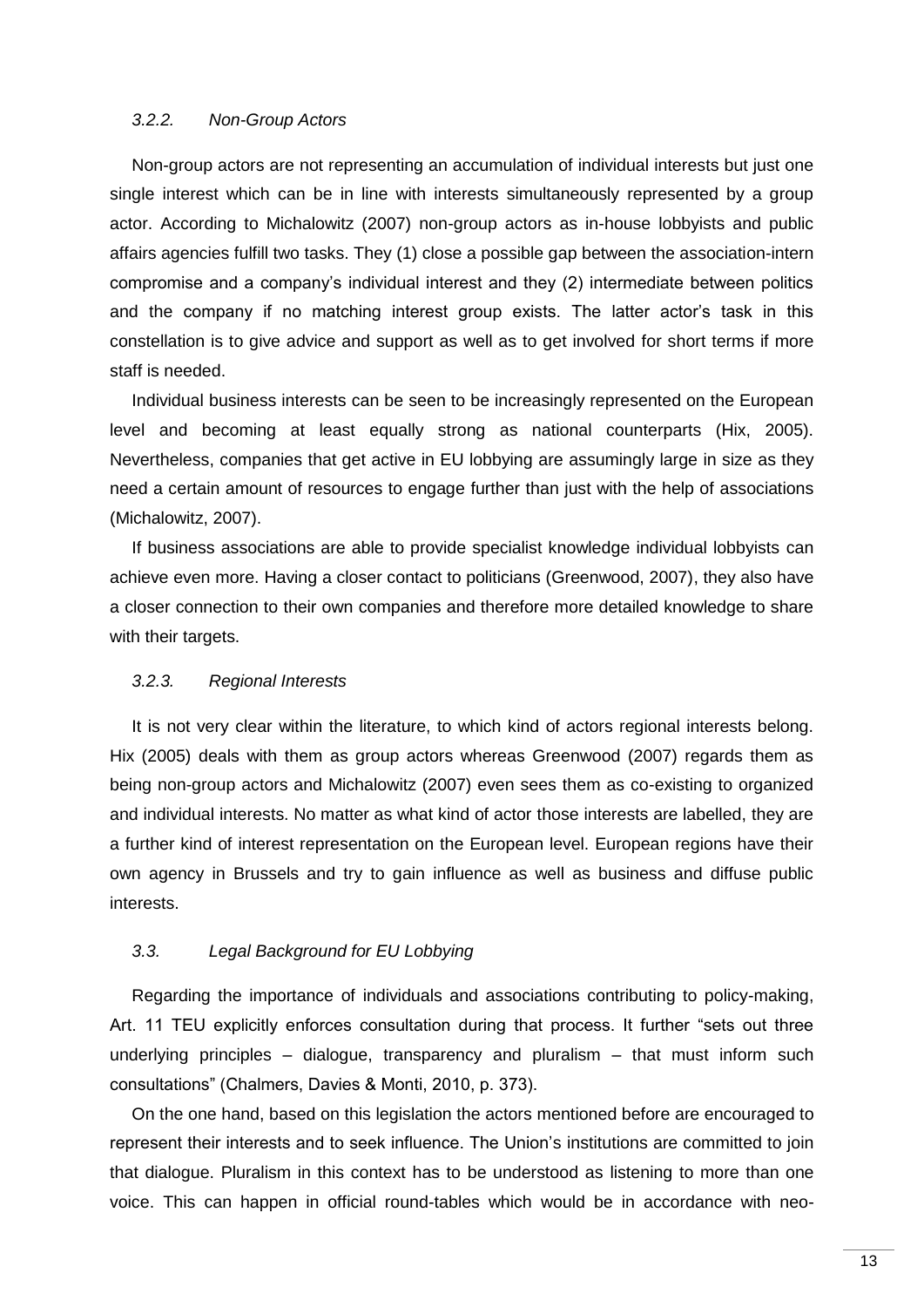corporatist behavior. Even though Art. 11 TEU does not explicitly mention any form of consultations it has to be considered as covering mostly formal lobbying. The inherent responsibilities and obligations as for example being a public exchange (Art. 11 I TEU) and the call for open, transparent and regular dialogue (Art. 11 II TEU) hardly cover any informal activities. On the other hand, the nature of lobbying, earlier described as mostly indirect and informal, does not naturally contribute to transparency. If current principles for transparency, as they are laid down in the 2002 Commission Communication (European Commission, 2002), counteract in-transparency effectively will be discussed later on.

## <span id="page-18-0"></span>*3.4. REACH – an example for lobbyist's influence on EU politics*

As it was mentioned before, lobbying activities are direct and informal in most of the cases. Therefore, empirical evidence for lobbyists' influence in legislative processes is hard to find, if possible at all. Even if comparison of different legislative drafts showed changes in details, it would not be possible to trade back those changes to certain lobbying actors. However, it is possible to analyze legislative processes on general lobbyist involvement. A useful, well documented, and regarding the content controversial issue was the REACH regulation that was enforced in 2007. Its aims are "to improve protection of human health and the environment from the risks of chemicals while enhancing the competitiveness of the EU chemicals industry" (European Commission, 2007). It contains a requirement for producers and importers of both "new" and "existing" chemicals to prove that their products are safe before they can be placed on the market (EurActive, 2010). With the protection of health and environment in mind this regulation burdens especially the chemical industry but also heavily affects stakeholders, as for example producers using chemicals. The legislative process therefore attracted international attention (Florenz, 2007) and even alarmed traders in far away Hong-Kong (Hong Kong Trade Development Council, 2003).

Briefly explaining the incidents leading to the final legislative act, the release of a White Paper by the Commission on the Strategy of a future Chemical Policy in February 2001 can be regarded as ignition point. Going through a first and a second reading in the Parliament the Council agreed on the REACH regulation in December 2006 by unanimity (EurActive, 2010).

During the whole policy-making Florenz (2007), as an MEP involved in REACH policy making, observed three different strategic stages. Initially, the chemical industry clearly rejected the reform as such without any wish for debate whereas environmental and consumer protection associations took a similarly clear position in favor of the reform. In a second phase, it became clear that the Commission was not willing to take back their proposal. The chemical industry therefore moved away from their stiff counter position and ioined a more open debate. In this debate, they were still aiming at substantial changes in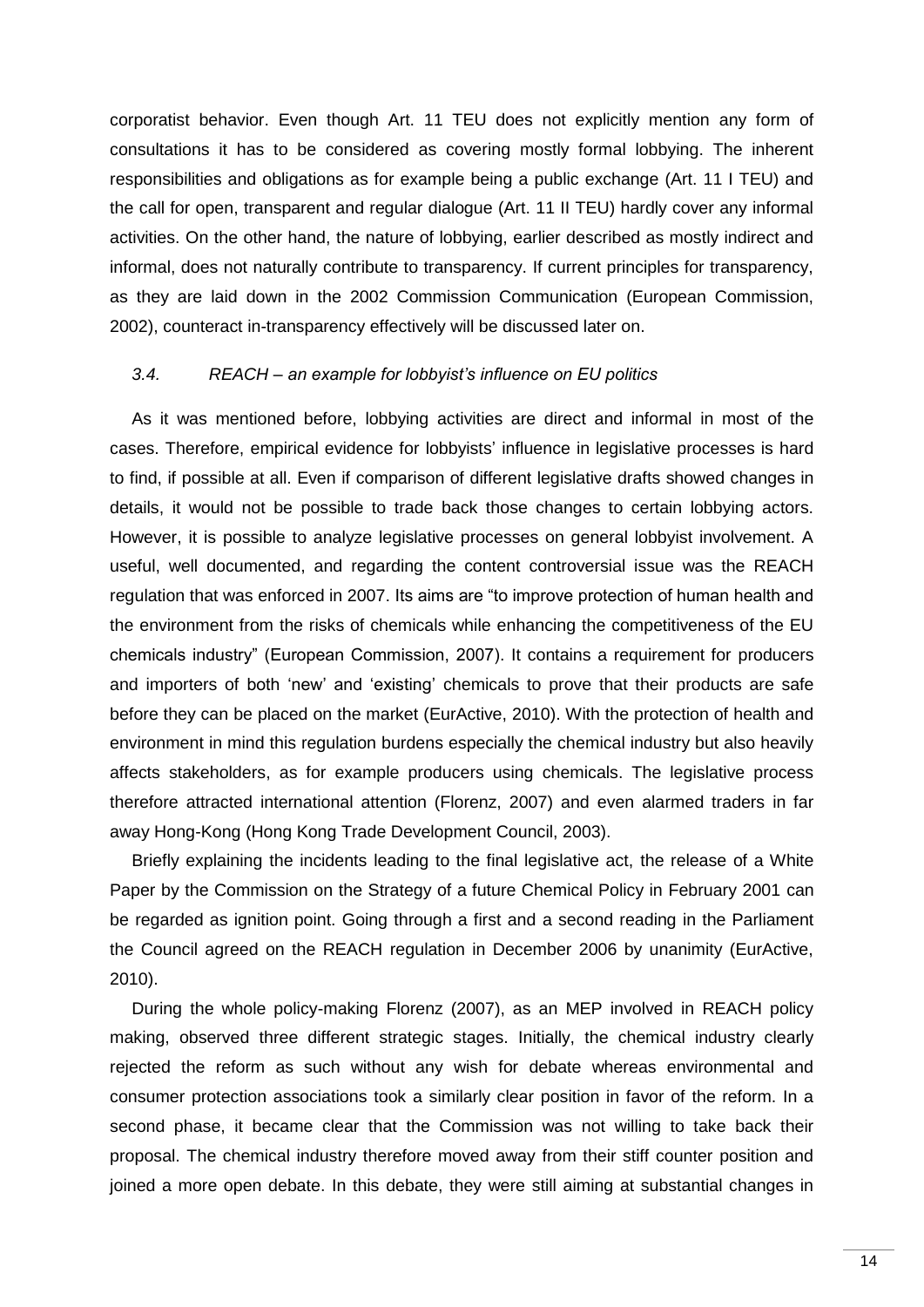the proposal during the first reading in Parliament. Industry"s environmental and consumer protecting counterpart developed, in Florenz" (2007) opinion, as an advocate for the reform. During a third phase, which is according to Florenz (2007) the second reading, broad branchwide interest representation got unimportant whilst legislative details came into focus. Single companies with particular interests got involved.

Keeping the EU"s legislative procedure in mind it can be noticed that such late involvement will not lead to any outstanding changes. Further, it is astonishing that the chemical industry, according to Florenz (2007), was not involved during the Commission"s work on the proposal. That environmentalist and consumer protectors were strongly in favor of the reform underlines the image of a legislation that highly influences strongly affects the industry.

On the other hand, it is surprising how those latter associations could be satisfied while a former BASF employee got involved in work on REACH in the European Commission and later went on working in the German economics ministry, still paid by BASF (Adamek & Otto, 2008, pp. 16). This fact raises suspicion and leads to the question if he integrated BASF interests into the REACH proposal and how such a proposal still can be attractive for environmentalists and consumer protectors. The picture of the legislative process becomes even more colorful introducing the fact that more than half of all amendment proposals on REACH originated from written sources by industry lobbyists (Martin, 2011).

However, especially because of all this controversial lobbyist involvement during the legislative process, REACH is a very useful example for the discussion of the very thin line between democratic interest representation and illegitimate if not even illegal involvement or interruption of democratic processes. Before distinguishing lobbyism from criminality and looking for parallels the former findings shall be summed up.

In policy making in the European Union it can be distinguished between Group and Non-Group actors – the former consisting of associated business and diffuse public interests, the latter of in-house lobbyists and public affairs agencies – as well as regional interests, all aiming at the Commission, the Parliament and the Council, in special cases also at the European Court of Justice. The representation of interests bases on Art. 11 TEU and is in theory initiated at an early point of policy making. While the Commission is very influential in issuing policies, the Parliament's power lies in amending legislative proposals. The Council is the finally deciding force.

The example of the REACH regulation illustrates that lobbying does not only consist of controversial discussions between politicians and interest representatives but can also be the introduction of pre-written legislation to politicians and the personal involvement within democratic institutions.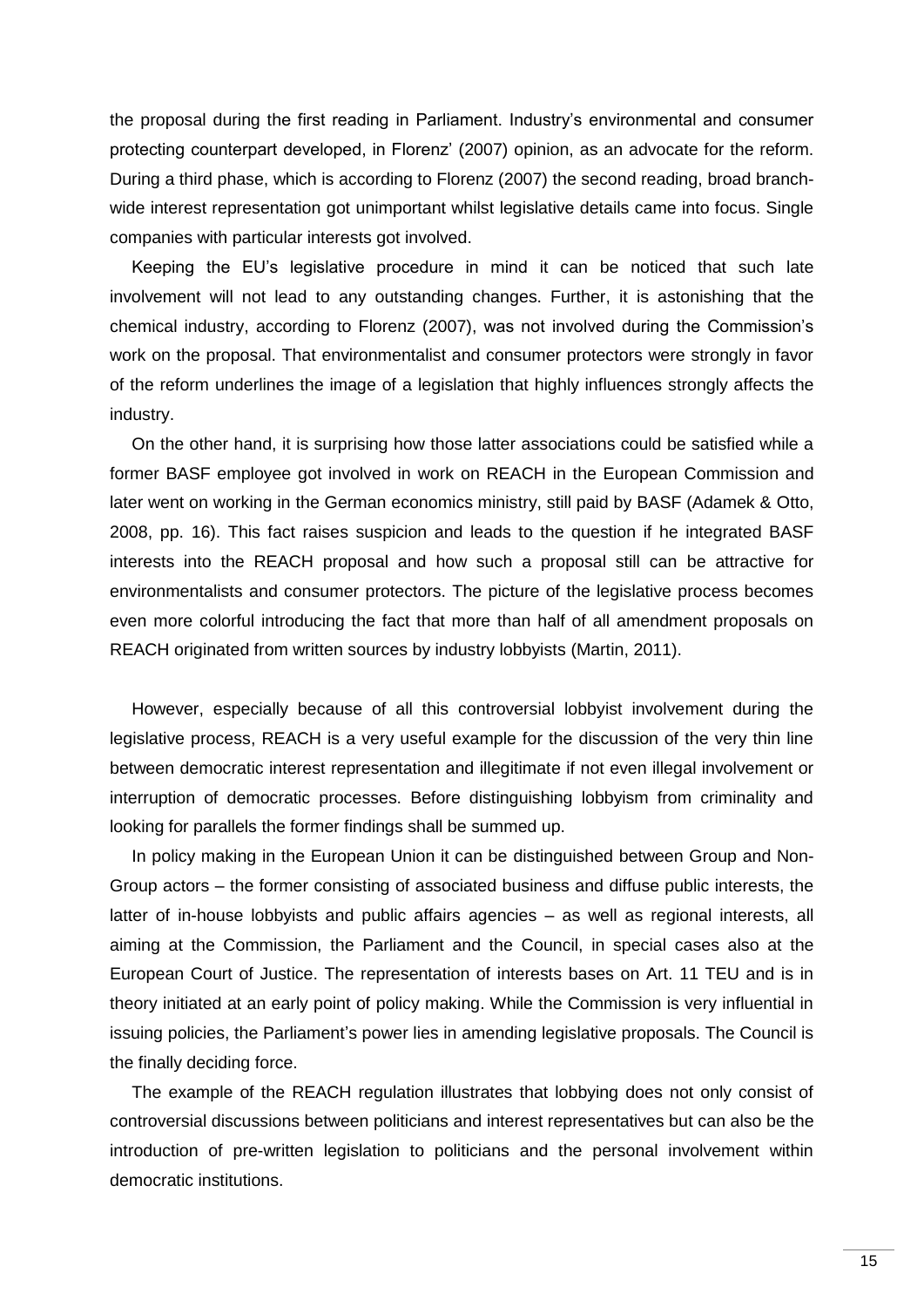# <span id="page-20-0"></span>**4. EU Lobbying and Criminality**

#### <span id="page-20-1"></span>*4.1. Criminological Terminology*

It is not easy to generally define the term 'crime'. Hoogenbom (2010, p. 151) even regards the definition of crime as an "unsolvable problem". Siegel (2007) divides the anticipation of crime into three categories: (1) the consensus view on crime, (2) the conflict view on crime and (3) the interactionist view on crime. In the following they shall briefly be introduced. An integrated definition of crime will finally be introduced to underlie the further research.

# <span id="page-20-2"></span>*4.1.1. Consensus View of Crime*

The implication of a general agreement among the majority of citizens of what should be illegal is inherent to the consensus view on crime. "The substantive criminal law, which is the written code that defines crimes and their punishments, reflects the values, beliefs and opinions of society"s mainstream" (Siegel, 2007, p. 16). According to the consensus view on crime behavior that is harmful to other or society in general must be controlled. Also victimless crimes are included because the public regards them as undermining the social fabric and threatening the well-being of the society.

## <span id="page-20-3"></span>*4.1.2. Conflict View of Crime*

On the other hand, Siegel (2007) regards the conflict view of crime as based on a constant conflict in society among different social groups. It founds on the marxist theory of class struggle. Criminal law, in this view of crime, determines the haves from the have-nots and protects the haves. According to conflict criminologists, this assumption manifests in minor penalties for even extreme white-collar crimes and major penalties for minor violations. "Crime […] is a political concept designed to protect the power and the position of the upper classes at the expense of the poor" (Siegel, 2007, p. 16). According to the conflict view, crimes of economic and political domination would be "real" crimes

# <span id="page-20-4"></span>*4.1.3. Interactionist View of Crime*

Finally the interactionist view of crime traces back to the symbolic interaction school of society. "This position holds that (1) people act according to their own interpretation of reality, through which they assign meaning to things; (2) they observe the way others react, either positively or negatively; (3) and they reevaluate and interpret their own behavior according to the meaning and symbols they have learned from others" (Siegel, 2007, p. 16). There is no objective reality and crime reflects the preferences and opinions of people who hold social power in a particular legal jurisdiction. Criminals get labeled as such by society and therefore law is conforming to the beliefs of moral entrepreneurs.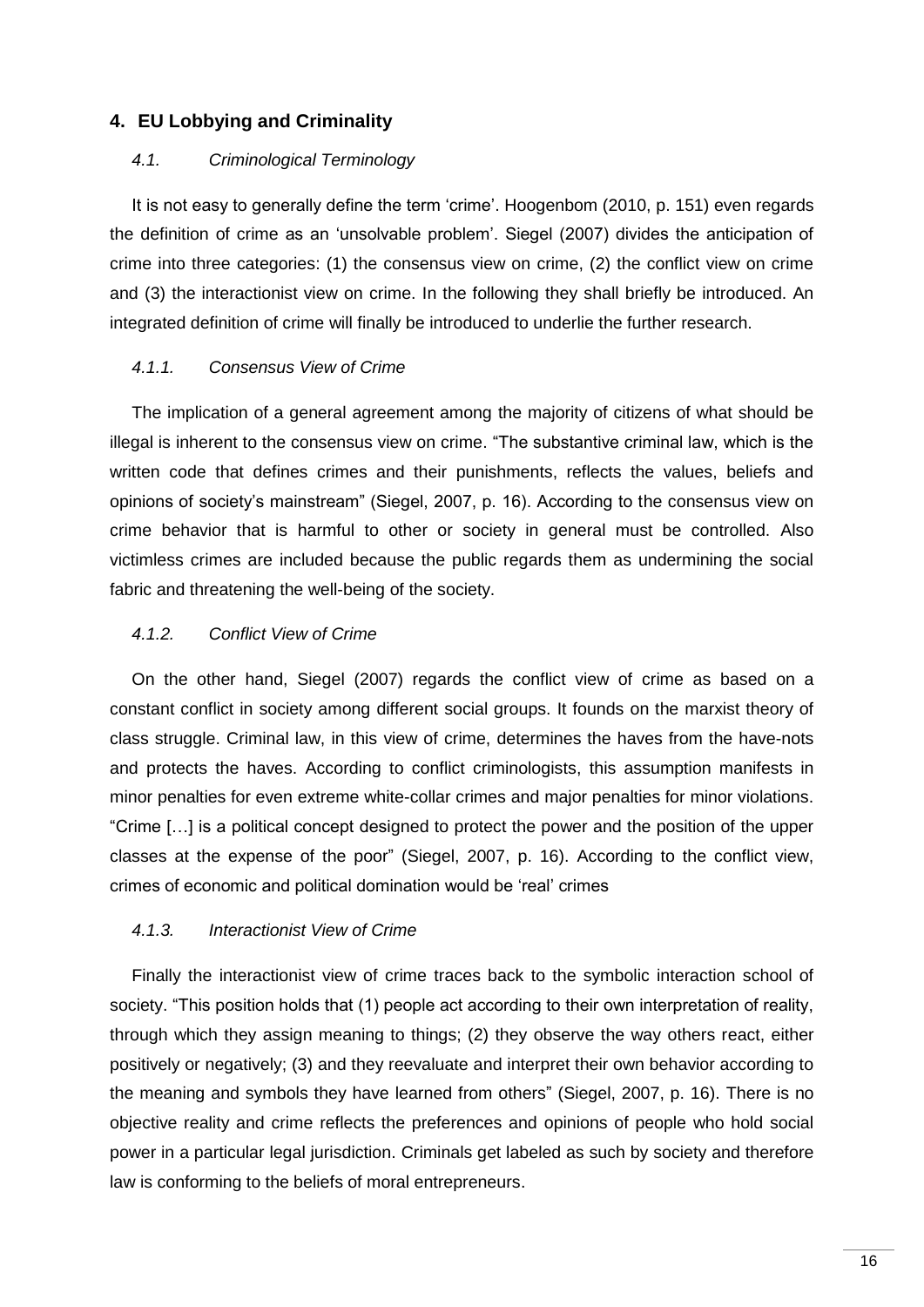According to Siegel (2007) all three definitions of crime are influenced by an anticipation of how law is made. He calls for an integrated definition of crime, combining all three schools: "Crime is a violation of societal rules of behavior as interpreted and expressed by a criminal legal code created by people holding social and political power. Individuals who violate these rules are subject to sanctions by state authority, social stigma, and loss of status" (Siegel, 2007, p. 18).

#### <span id="page-21-0"></span>*4.1.4. Rational Choice Theory*

While other theories of crime take into account personal traits or social circumstances to explain why people become criminal, the theory most suitable to explain this behavior in context with white-collar crime is the rational choice theory of crime. According to this theory "law-violating behavior occurs when an offender decides to risk breaking the law after considering both personal factors […] and situational factors […]" (Siegel, 2007, p. 98).

Thus, a criminal considers risks and benefits before breaking the law. The differentiation between offense-specific and offender-specific crime is elementary. Offenders act selectively in choosing particular profitable crimes, taking into account own abilities. According to Felson (1986), "a criminal act has three minimal elements: a likely offender, a suitable target, and the absence of capable guardians against crime" (p. 343). Siegel further adds that "rational choice is a function of a person"s perception of conventional alternatives and opportunities" (2007, p. 99). If a person realizes that his economic opportunities might be a lot better if he commited a crime, he might do so.

Regarding the first edge of Felson"s triangle, a possible offender will, according to the Rational Choice approach, make the decision to commit a crime because of certain offender specific criteria. Those could be the economic opportunities, meaning "a person's perception of conventional alternatives and opportunities" (Siegel, 2007, p. 99) as well as personal experiences in committing crimes or the knowledge of criminal techniques.

The second and third edge of Felson"s triangle can be seen as part of the offense specific criteria. Before thinking about a suitable target or it"s guardians, a decision on the type of crime has to be made. This decision might be influenced by offender-specific criteria as knowledge of techniques and experience. Depending on the type of crime, first of all the choice of a target might be done. After having chosen a target, a decision on time and place of the crime might be made.

According to Siegel (2007), crime is an event whereas criminality is a personal trait. Criminality relies on the economic situation and opportunity, learning and experience, and the knowledge of criminal techniques. On the other hand, the crime consists of choice of the type of crime, choice of the time and place, and choice of the target of a crime.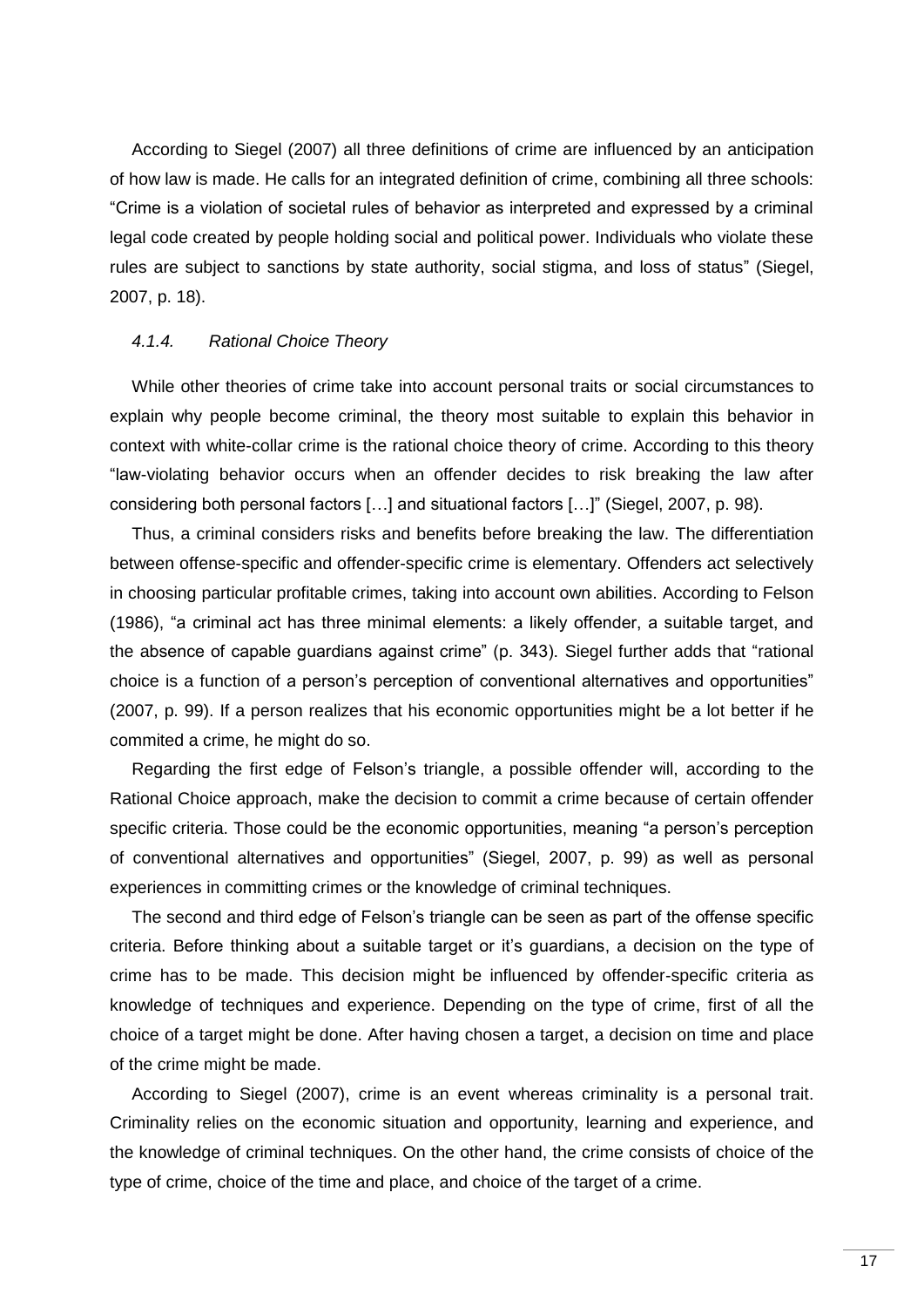#### <span id="page-22-0"></span>*4.1.5. White Collar Crime*

Finally the concept of white-collar crime is a very important aspect to analyze whether lobbying can be considered to be close to criminality. It can be traced back to Edwin Sutherland who defines: "White-collar criminality in business is expressed most frequently in the form of misrepresentation in financial statements of corporations, manipulation in the stock exchange, commercial bribery, bribery of public officials directly or indirectly in order to secure favorable contracts and legislation, misrepresentation in advertising and salesmanship, embezzlement and misapplication of funds, short weights and measures and misgrading of commodities, tax frauds., misapplication of funds in receiverships and bankruptcies" (Sutherland, 1940, p. 6).

Concerning political criminality, Siegel (2007, pp. 399-405) regards the individual exploitation of an institutional position as most important which is to forcing victims to pay for a service to which they have the clear right. Influence peddling and bribery are further to be mentioned. The latter is the receivement of payments or money-worth services and gifts in exchange for benefits. A very specific problem in that context is corporate crime. In this case, the perpetrator is a legal fiction (corporation) and no individual. Employees act within the scope of their employment and have authority to engage in the act.

Recapitulating, it can be said that different views on crime and criminality exist. In this context, the integrated definition of crime according to Siegel is very useful, because it describes crime as violation of societal rules of behavior as interpreted and expressed by a criminal legal code. The rational choice theory further designates criminal actions as being dependent on a perpetrator"s rational reasoning on personal and situational factors.

White-collar crime finally covers crimes in context with business. Political white-collar criminality as a small part of this area is only covering bribery in Sutherland"s original view whereas Siegel integrates further aspects. As they are aspects of corruption, the subject will be deepened in the following.

# <span id="page-22-1"></span>*4.2. Lobbying in Contrast to Corruption*

Moving back to the original problem, it can now be dealt with the question whether lobbying is a crime or how criminal lobbying is. First of all, it can be distinguished from corruption. If this distinction is useful in the present context as and if there are forms of lobbying that do not clearly match one of these two categories will be discussed later on.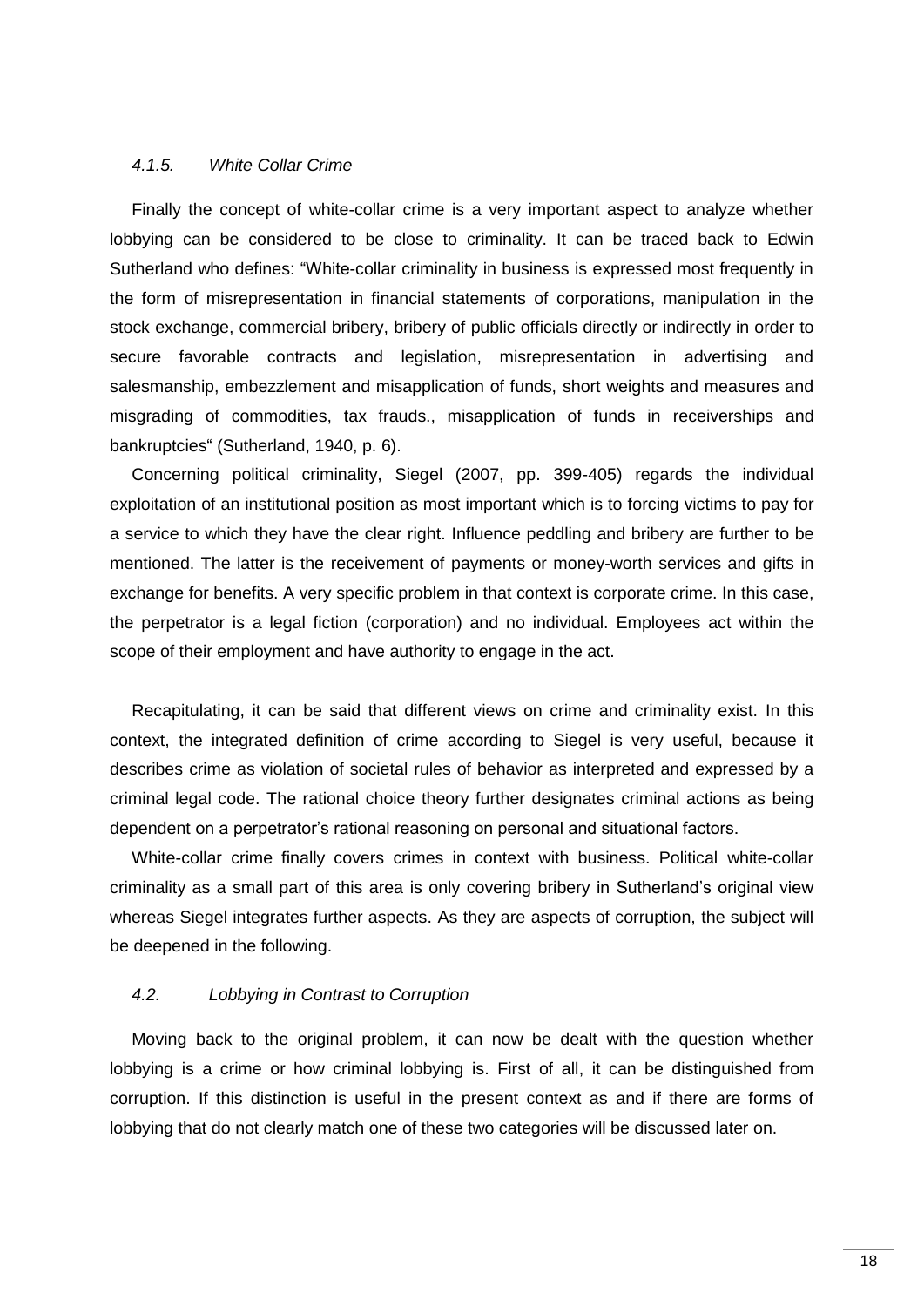# <span id="page-23-0"></span>*4.2.1. Definition of Corruption*

Corruption is a phenomenon which is neither bound to certain forms of society nor to certain historic periods (Alemann & Kleinfeld, 1992, p.262). It cannot simply be defined as the deviation from formal legislation in administration. Formal actions as they are laid down in legal and other written documents contrast with informal actions which are not covered by those. They complete, change or partly substitute the formal constraints without deviating from the basic interests. It is not legally covered and therefore not per se illegal but contains the danger of slipping on illegal tracks (Schulze-Fielitz, 1992, p. 235). The need for problemoriented, professional and flexible actions in modern administration and therefore the need for close contact with different interests and intern decentralization make informal actions necessary in order to fulfill the administrative task (Benz, 1992).

Corruption, in contrast, is defined by Benz as the granting of advantages for material reward or the expectation of reward and personal enrichment in office (1992, p. 52). Regarding bribery as the classical form of corruption, Alemann and Kleinfeld (1992) distinguish corruption between taking advantage of otherwise accurate actions on the one hand and bribery in the sense of an official claiming, accepting or taking the offer of advantages in exchange for illegal actions. Furthermore, political corruption is according to them "die Beeinflussung politischer Entscheidungen, indem dem oder den Entscheidungsträgern sonst dafür nicht zur Verfügung stehende mittel- oder unmittelbare spezifische Vorteile gewährt werden. Hierdurch grenzt sich politische Korruption von politischer Erpressung ab, die eine derartige Beeinflussung nicht durch Vorteilsgewährung, sondern durch Androhung von Nachteilen zu erzwingen versucht" (Alemann & Kleinfeld, 1992, p. 278). Therefore, political corruption is aiming at influence on politicial decisions in exchange for not only immediate advantages like money but also for more discrete benefits. Prospective positions in exchange for political influence can be regarded as a different form of corruption. As a kind of exchange on credit, it is only working if the actors trust each other. This kind of corruption is especially important to politicians who do not have any possibility of moving back to their former profession in case of political losses (Priddat, 2010, p. 4).

#### <span id="page-23-1"></span>*4.2.2. Paralells and Differences to Lobbying*

The definition of corruption as an exchange of political influence and personal advantages is reminiscent of the definition of lobbying. Lobbyists also seek for influence but ideally do so by persuasion or, as Michalowitz (2004) states, in exchange for information. According to Priddat (2010), the main difference between lobbying and corruption is that corrupt actors do not try to change the legislative and institutional environment by influencing policy making but by accepting and undermining it. This can only be applied to corruption in administration. In context with lobbying, corrupt actors also try to change the legislative and institutional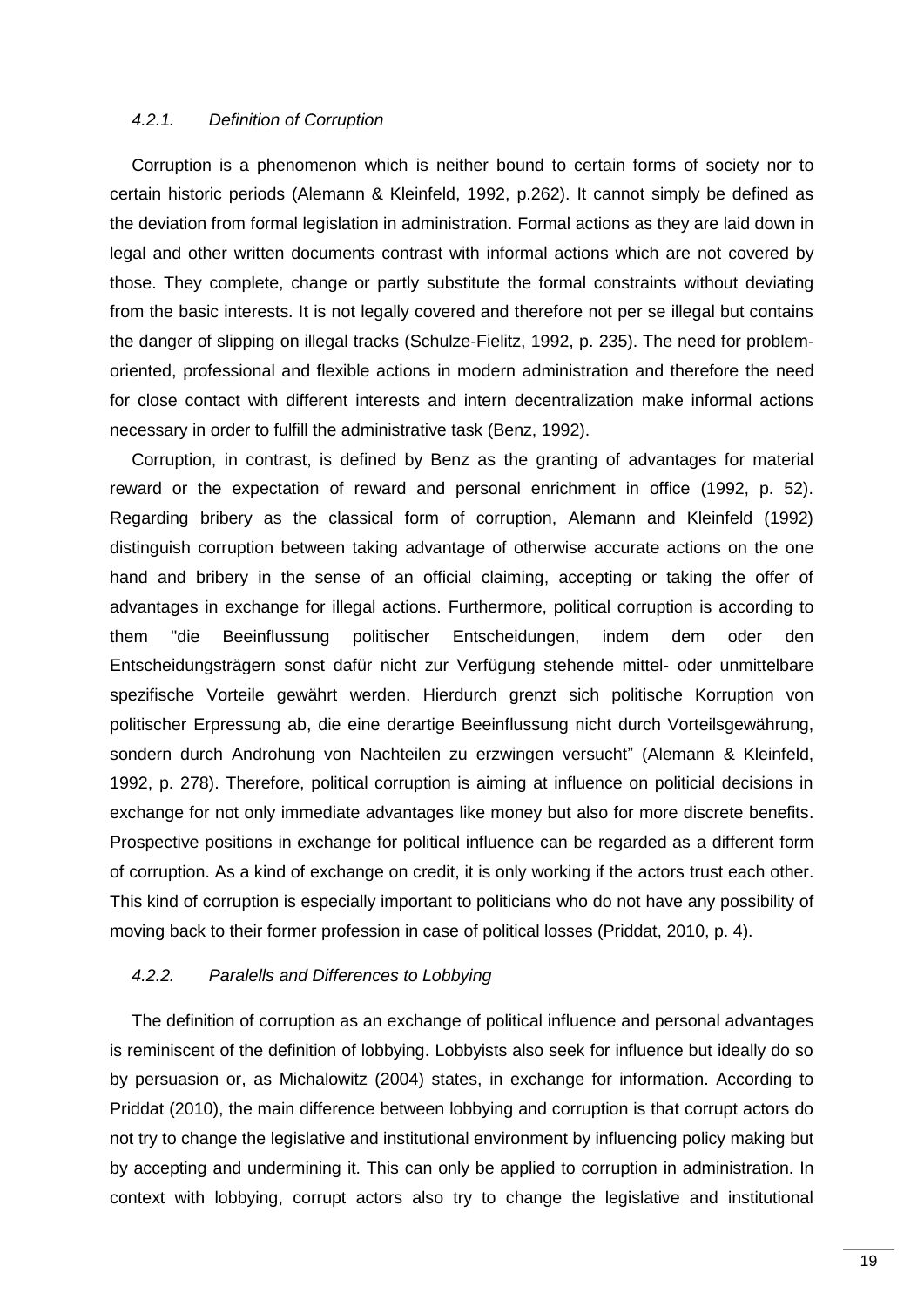environment, in other words try to gain influence on political outcomes, but do so by undermining it. This is, according to Priddat (2010), done for the same reason as lobbying. Benefits that do not evolve from the normal market anymore are generated by minimizing, avoiding or changing the legislative framework to their own profit. The choice of corruption is evolving from the aversion to the expenses of regular lobbying in order to lower transactions costs.

It has to be made clear that corruption is illegal. Lobbying in the EU, on the other hand, is legal in terms of interest representation, as stated before. However, Campos and Giovannino (2007) regard lobbying and corruption as substitutes. According to them, lobbying is the more effective instrument. Returning to the rational choice model of crime, it can be said that if a likely offender who is willing to commit a crime in sense of using corruption as a measure to gain influence, finds a suitable target in form of an influential person involved in policy making, willing to act corrupt and in the absence of capable guardians who could control his actions, corruption takes place. Thus, the likeliness to choose corruption instead of lobbying evolves from the assumption that lobbying will not achieve the desired outcome.

However, the line between lobbying and corruption is assumingly thin. Corruption can evolve from lobbying activities. And it is not always easy to detect whether it is a case of lobbying or corrupt action. If a politician is invited to dinner by a lobbyist to talk about current legislation on an informal level, this can already be seen as a corruptive gesture. It could also be a simple matter of politeness. And if it is considered corrupt to accept an invitation to dinner or lunch, how should an invitation for a drink be classified? It is hard to draw a line between corrupt and legal manners in those cases. Transparency International's "Code of conduct for interest representation" for the European Union offers only little help (Transparency International, 2008). They state "not [to] offer any gifts, hospitality or expense compensation whenever such arrangements could affect the outcome of legislative or administrative actions and are not reasonable and bona fide". This matches the definitions of lobbying and corruption clearing the main difference which is not the intention but the course of action. If influence shall be reached by gifts instead of information and persuasion we can talk about corruption. But where does corruption start?

Furthermore, the employment in an official position as well as the employment in business after having an official position cannot be seen as corrupt in itself. Basically, it should be open to everyone to engage in politics and to gain office. For officials leaving office it should, on the other hand, be possible to find an employment wherever desired. Nevertheless, it can be seen critically if the time between public office and employment in business or even lobbying is too short. Insider knowledge would be too current, bonds to former employers could still be strong and maybe even payments are still done. In contrast, one could argue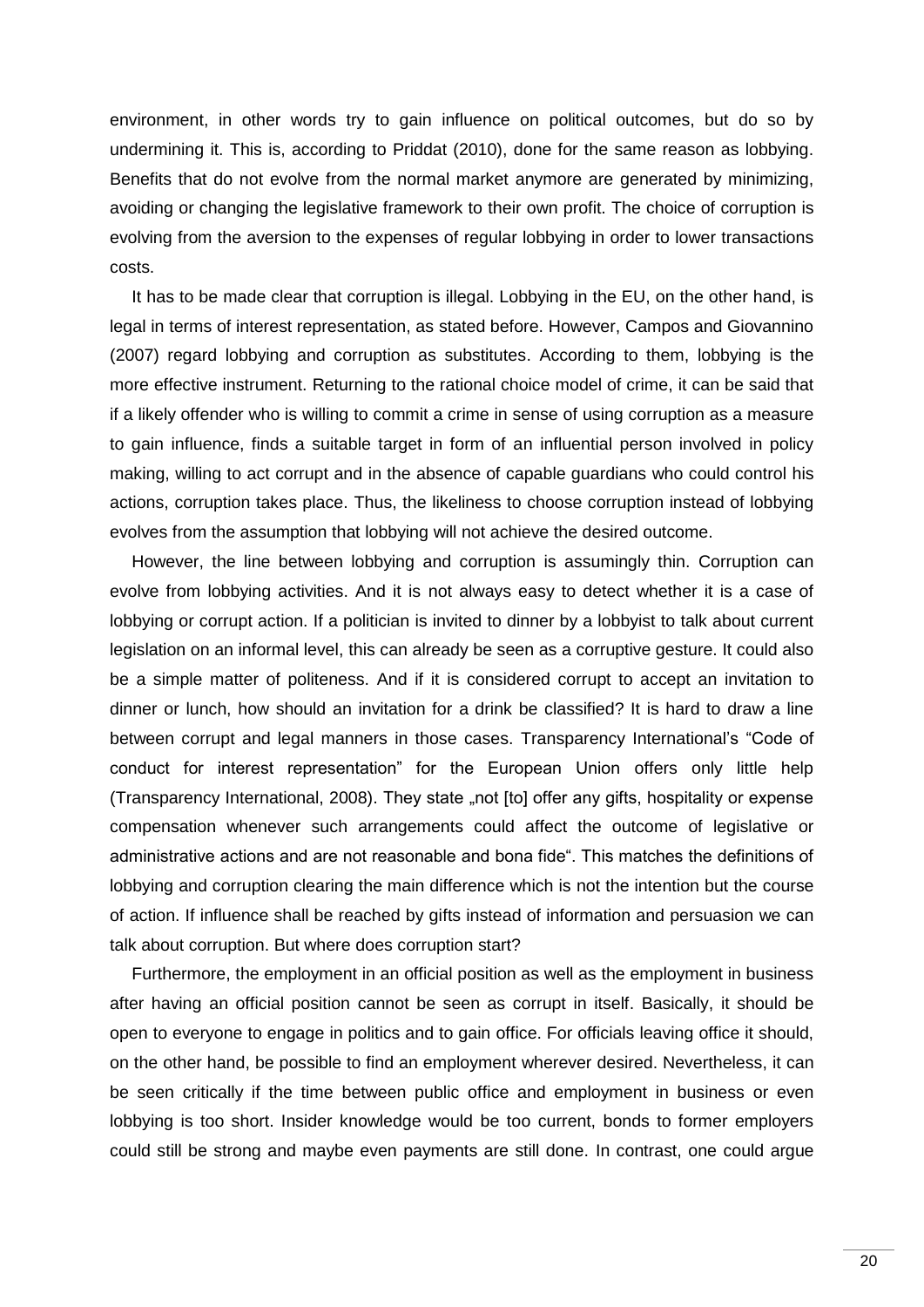that it does not matter whether an official is also paid by a company for employment as long as the public is informed and he makes up his own mind.

Concluding, it can be said that lobbying and corruption cannot always be separated clearly in practice. Therefore, it is useful to introduce the term "criminal lobbying" or "corruptive lobbying" as a third category. Filling the grey area between lobbying and corruption, it describes the originally intended lobbying attended with corruptive actions. It covers TI"s definition of gifts, hospitality and expense compensation with the intention of gaining influence. Those activities fit in the category of white-collar crime.

It also clears out that lobbying can only be regarded as interest representation as long as it focuses on persuasion and information exchange without any further manipulation.

#### <span id="page-25-0"></span>**5. Is EU Lobbying a Crime?**

Corruption in its pure sense therefore cannot, as Chorus (2008, p. 154) states, be considered as "non-existent" in European Union politics. The current example of a bribery scandal around some members of the European Parliament (Public Service Europe, 2011) shows, that there are cases of corruption occurring every now and then.

However, it has to be kept in mind that the separation of powers in the European political system, as in most democracies, is installed with the intention to prevent criminal actions and to ensure that the original democratic ideology persists. Thus, one could to come to the conclusion that criminal events will be rare and prevented by the political system itself. On the other hand, it is still possible that there is criminal motivation in lobbying in spite of separation of powers.

Even though single corruptive events oppose the impression, EU lobbying can be considered to be highly resistant to criminally intended lobbying. Because of its strong separation of powers, its interweaved methods of policy making, and its orientation towards consensus, lobbying can mainly serve to the policy making process by contribution of information in most of the cases. The EU policy making process, as displayed above, offers little possibility for effective corruption. To keep it simple, there are so many heads involved that only broad influence will finally change political outcomes towards the actor"s desires. The open outcome of European policy making can be assumed as working countercorruptive. Breaking it down to Felson"s triangle, even though there might be a likely offender and a lack of capable guardians, the target appears not very suitable. The political system itself promises little benefits from bribery. Thus, only big international companies with strong relevance for a large part of the European Union have the resources to implement their interests sustainable through other means than democratic participation.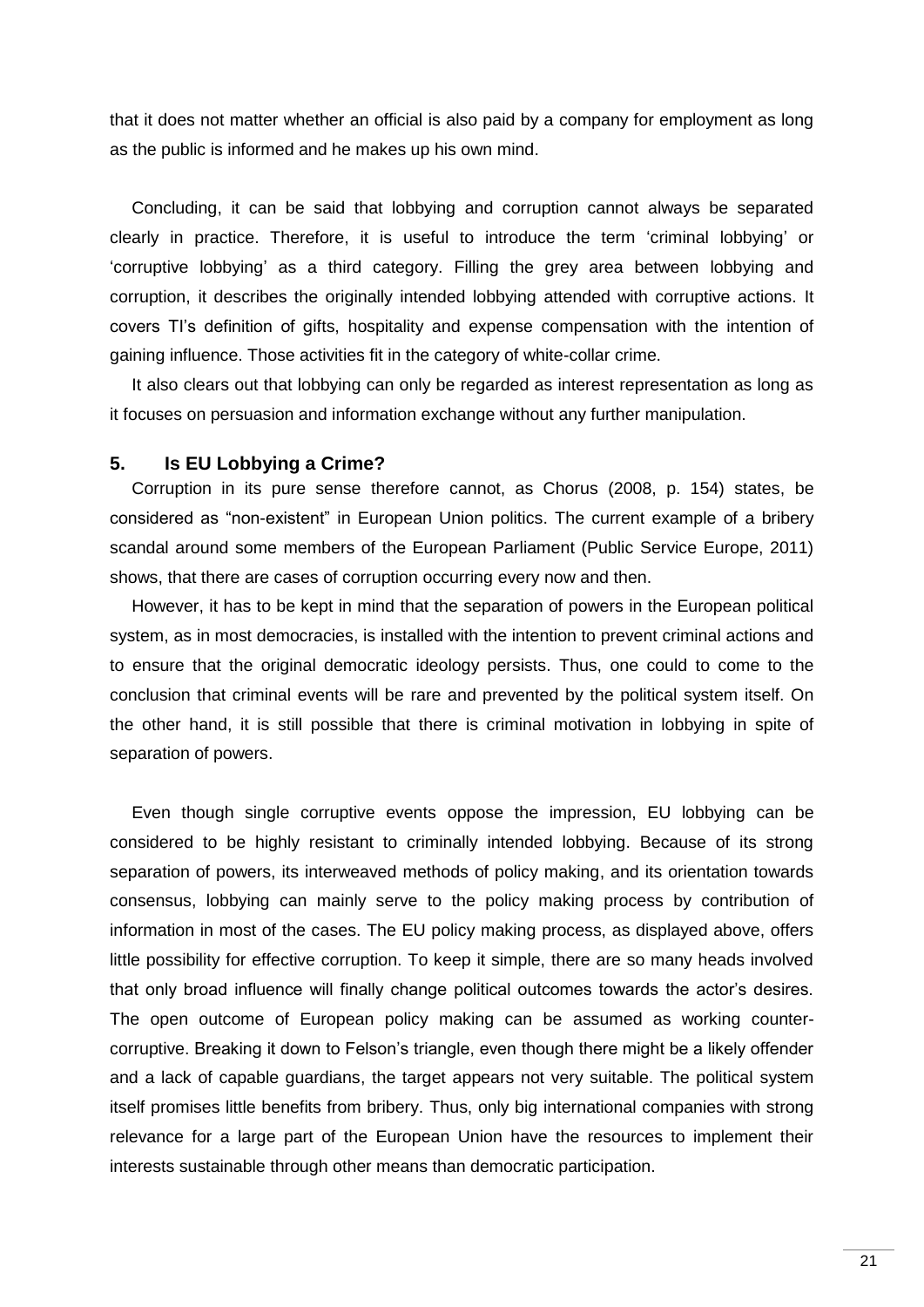As it was mentioned before, if corruption is illegal and lobbying, in terms of its definition, is legal, there is a grey zone remaining in-between. Evolving from the example of the REACH legislation as well as from the theoretical assumptions on lobbyist"s work, there are some parts that do not fit in any of the categories. Is it a crime if a lobbyist provides draft legislation to an official in the Commission and the paper is directly integrated in the political process? Or if an official passes out of his office and takes an employment in business – as well as vice versa, a former business employee changes into a political office – will that necessarily have to be considered a crime?

It can be assumed that Sutherland (1940), even though he only names bribery, was talking about corruption in general as being a white-collar crime. It was shown above, that changing between business and politics must not necessarily be considered to be corrupt. Therefore, this behavior itself is not necessarily corrupt. In contrast, to get an employment after leaving public office in exchange for former accommodation must be considered as corrupt, according to the definition.

On the contrary, it is not as clear if officials take over draft legislation from lobbyists. According to the integrated definition of crime, there is no obvious violation of any legal code if a politician takes over draft legislation. On the other hand, he clearly fails the task awarded to him. Not representing his voters, nor his party, nor the people"s will but a single interest in a pluralistic process, he violates at least the intangible right inherent to his position and the processes he is involved in. Not acting illegal but illegitimate his action cannot be labeled criminal. However, it has to be his task to critically review any information delivered to him, whether by lobbyists or other consultants. To take over drafts after critically having weighed them can then not be considered illegitimate. If anything, he is doing his task in the pluralistic system by dealing with several opinions and making up his own mind.

# <span id="page-26-0"></span>**6. Transparency as a Core for Democratic Lobbying**

Although it could be shown that lobbying itself can contribute to democratic decisions in a pluralistic society, it has also been observed that there is only a thin line between lobbying and corruption. This relation might explain the often cited fear for illegitimate policy making through non-elected people in the back. The grey zone between lobbying and corruption might deepen the public"s mistrust.

To support trust in politics and to motivate critical journalists (Redelfs, 2006) authors in the past called for more transparency in European lobbying (e.g. Leif & Speth, 2003; Lösche, 2006; Redelfs, 2006). Greenwood (2007) even called transparency "a core democratic mechanism" (p. 182). In order to establish this, the European Commission launched a transparency initiative in 2005 by publishing a Green Paper (Billet, 2007).

Positions on the Paper were clearly dividing into two contrasting positions. Represented by mainly NGOs, one position was in favor of a transparency reform. It was supporting strict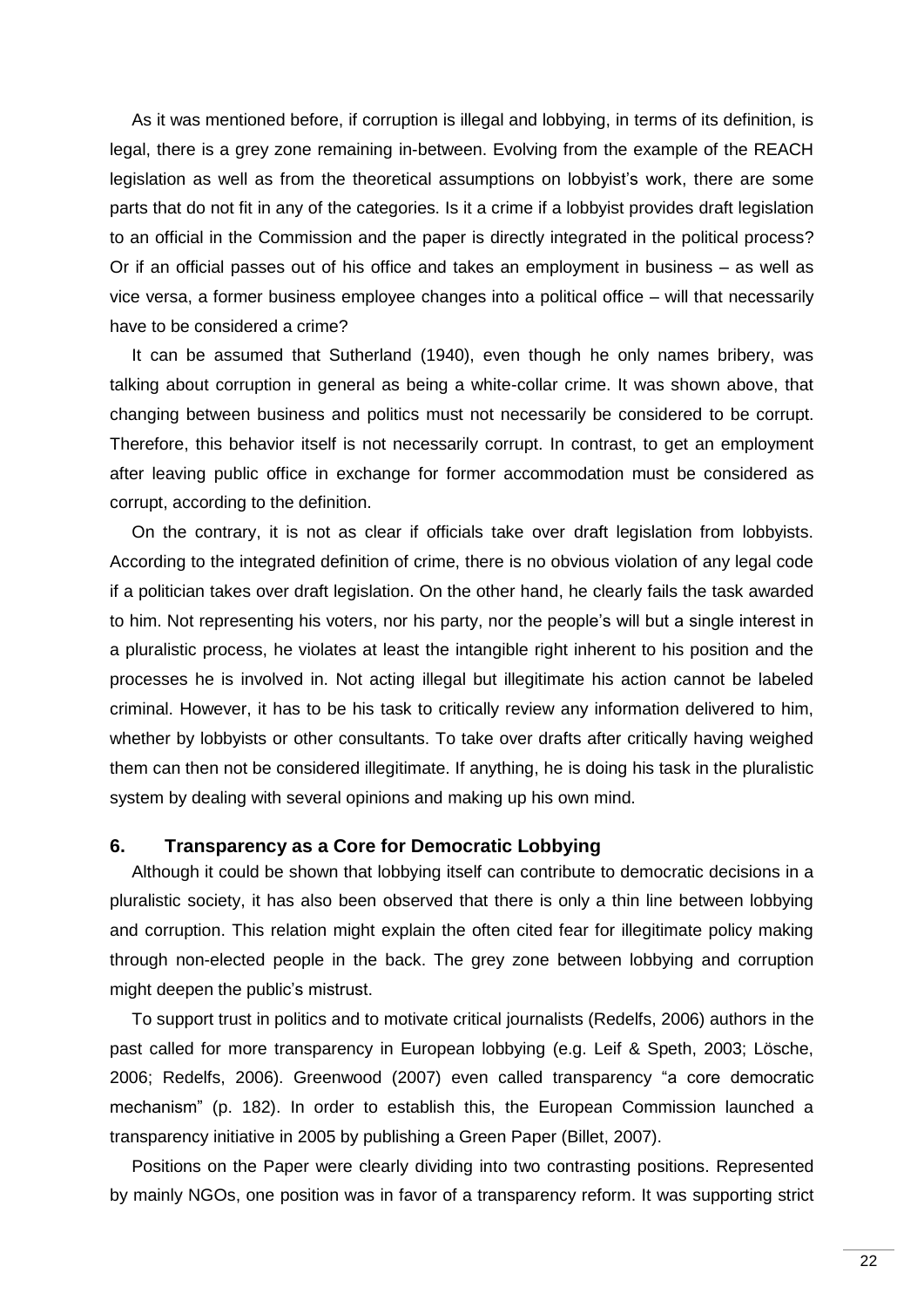rules including for example a mandatory register of lobbyists including the represented interests. A "two way revolving door" should be prevented by proposing certain ban periods for EU officials leaving office before working in the lobbying sector as well as by behavioral codes for lobbyists gaining office in the EU, and overview on their activities including expenditures. On the other hand, the private sector was initially opposing any reform. Later on, as registering the reform and contributing to the discussion was inevitable, they called for voluntary registration. Their argument was that most organizations and actors would register anyhow as a sign of integrity. They were especially sensible towards any disclosure of financial data (Billet, 2007). Comparing those two positions, Billet concluded that there would be "not much room for ecumenism" (p. 319).

Finally, to gain more transparency in interest representation in the European Commission, a code of conduct and a voluntary register for lobbyists were introduced in 2008. After an evaluation in 2009 the Commission came to the conclusion that the register was so far a success even though many law-firms and think-tanks did not register by the end of that year. They decided to further stick to the voluntary register approach (European Commission, 2009).

In contrast, the European Parliament established an accreditation system regulating physical access to the EP for those who need frequent access that is five or more days per year. However, the register comprises only a list with the names of badge holders and the organizations they represent. It is is published on the EP website without any indication of represented or promoted interests (Obradovic, 2009).

Since May 2010, Commission and EP re-launched work towards a joint register and code of conduct for lobbyists also applicable for the Council. Taking a critical position towards these efforts, Obradovic (2009) regards it as "very unlikely that a common lobbyists" register in the EU will be put into operation anytime soon. The obstacles are numerous, including the autonomy of EU institutions to regulate their internal affairs according to their own operational rules as well as dissimilarities in lobbying situations across different institutions" (p. 321).

It is disputable whether a register is able to achieve more transparency in lobbying procedures at all. Taking into account the mainly informal nature, Obradovic (2009) criticizes that a register for the Commission will hardly be able to restrict lobbyists" efforts to gain influence since it only covers the Commission"s consultation processes. In her opinion, information collected in consultations is of little relevance. Even though it is arguable if she is right in denying the relevance of information collected in consultation, it cannot be denied that the informal nature of lobbying makes it hard to gain any control at all. If a lobbyist cannot get access to his target because he is not registered, he might find other ways of contact. Thus, lobbying is hard to detect in political processes, is hard to cover by law and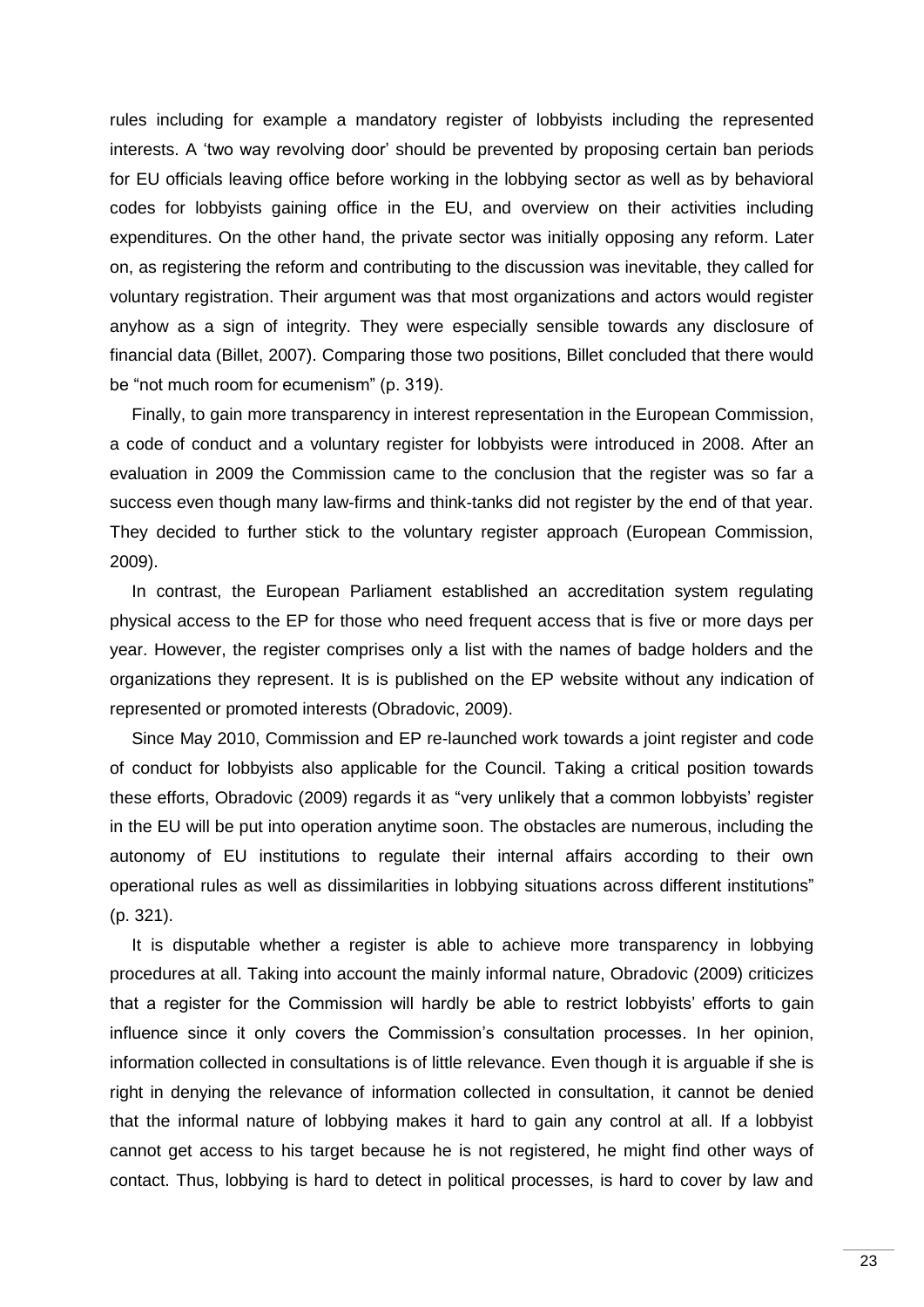finally hard to make transparent at all. Furthermore, the inherent resistance towards outside influence in EU policy making because of the need for consensus and the openness of the outcome jeopardize the importance of any registration at all. This is underlined by Greenwood"s (2007) impression that "the grand bargains of European integration are influenced more by open political debate, and resolved in forums and through complexities in which private interests are no more than background information" (p. 22). It can therefore be argued that a transparency regime in the European Union only pretends legitimacy for lobbying to gain trust among the public.

Nevertheless, it has to be noticed that trust in the institutions of the European Union and critical journalism are able to enforce public debates and to uncover misuse. Lobbying itself might be contributing to the democratic process. But its adjacency to corruption makes it necessary to gain public support and trust.

#### <span id="page-28-0"></span>**7. Conclusion**

Lobbying as the attempt to influence political outcomes has per definitionem similarities to corruption which is aiming at political influence as well. The latter is trying to achieve this influence by granting personal advantages to officials whereas the former ideally is based on exchange of information and dialogue. Lobbying therefore can be considered to be close to criminality in form of corruption. There is a grey zone between the two consisting in lobbyist behavior that is neither legal not illegal but depending on public perception of the processes.

Considering EU lobbying in peculiar, these parallels can be considered to be less important. EU policy making in itself is highly resistant towards corruption because of its open outcome and its need for consensus. As the institutions involved have different degrees and kinds of clout, it is hardly possible to influence outcomes by corrupting individual officials. Only broad influence on all levels would guarantee the desired outcome. Concerning corruption, this would lead to the assumption that the broader the influence the easier it is to detect. However, because of its multi-level structure, the dependence on external knowledge and its open outcome the EU is easily accessible to lobbyists.

The reasons preventing corruptive influence can also be considered to be valid for lobbying. Only broad influence on all levels can guarantee the desired outcome. However, little chances of success do not stop lobbyists from taking action. Gladly taking the advantage to represent their interest at all, they take the little chances they have as the institutions are dependent on the exchange of information with lobbyists. Whilst corruptive influence contains risks of being detected and prosecuted, lobbyists can refer to Art. 11 TEU, which encourages interest representation in the institutions of the European Union and provides a legal basis.

Being close to corruption, it is no surprise that lobbying appears as dubious practice in public perception. Even though being it is resistant to corruption, advanced transparency in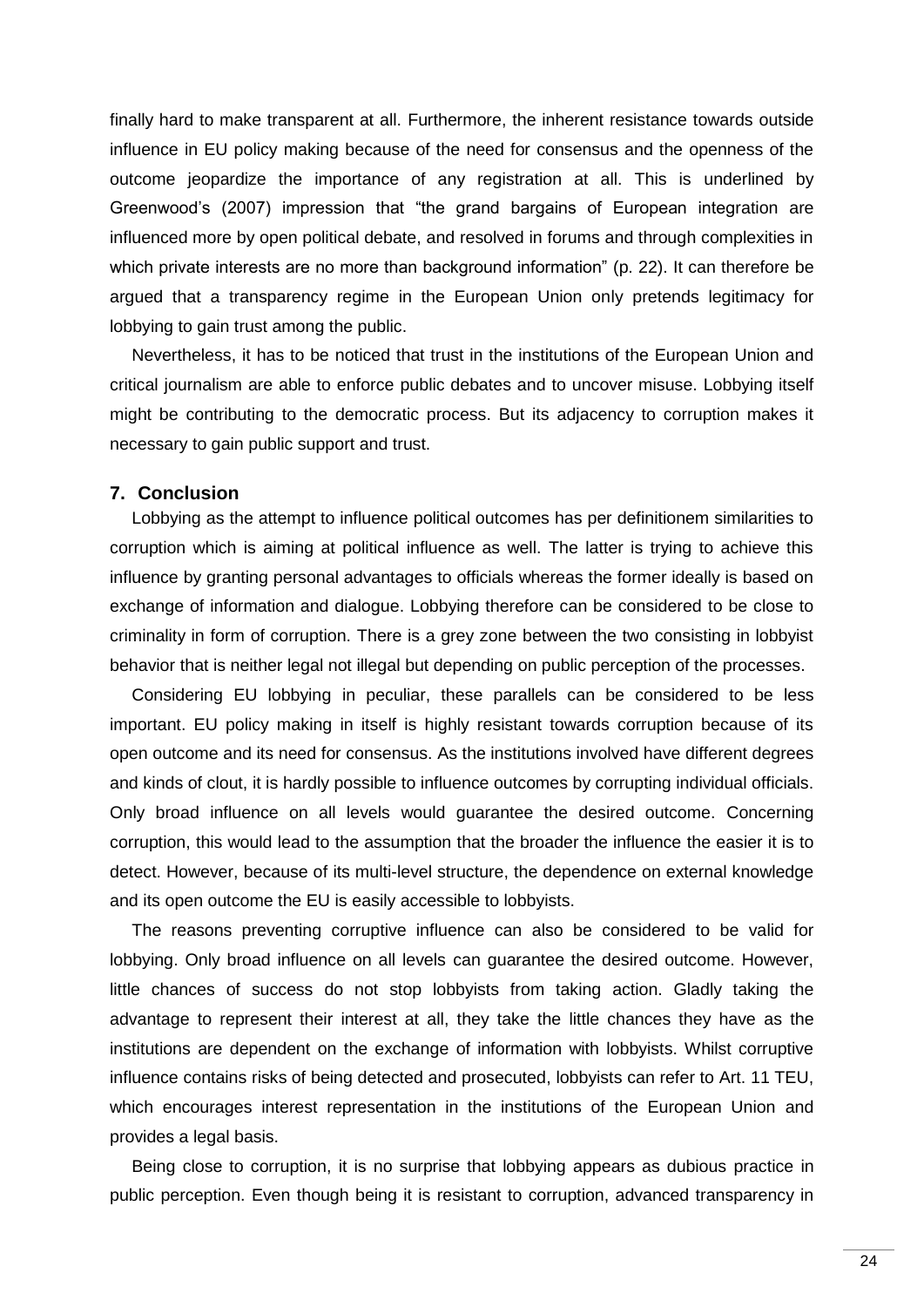EU interest representation can prevent single deviating events in EU policy making. On the other hand, because of its direct and informal nature lobbying can hardly be covered by law and is even less detectable. Above all, it provides trust in EU policy making for citizens, encouraging public oversight of interests influencing outcomes. Further encouraging critical journalism to detect deviating activities, transparency efforts can contribute to EU policy making.

It has been shown that lobbying in itself is highly contributing to and important for EU policy making. Lobbying itself has no criminal aspects. But its nature of being close to corruption runs the danger of drifting towards illegal actions. Further research might show the effect of transparency efforts in the Union on EU policy making. An efficient transparency regime could provide further empirical data allowing further research. Comparing the present results on the European Union with other political systems showing different relations between corruption and lobbying would be another task for further research.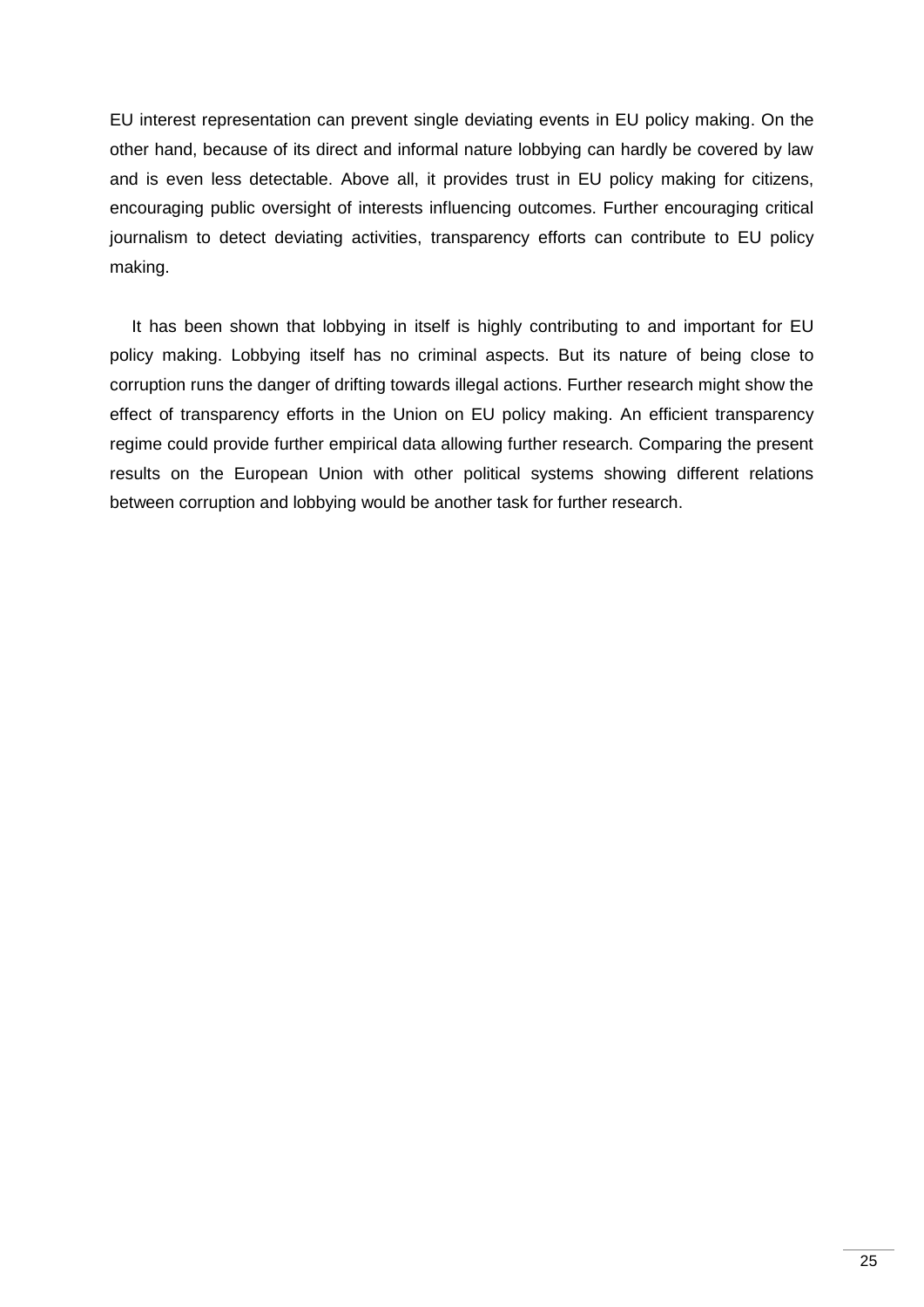# <span id="page-30-0"></span>**References**

- Adamek, S., Otto, K. (2008): *Der gekaufte Staat. Wie Konzernvertreter in deutschen Ministerien sich ihre Gesetze selbst schreiben*. Köln: Kiepenheuer & Witsch.
- Alemann, U. v., Kleinfeld, R. (1992): Begriff und Bedeutung der politischen Korruption. In Benz, A., Seibel, W. (Eds.): *Zwischen Kooperation und Korruption. Abweichendes Verhalten in der Verwaltung* (pp. 259 - 282). Baden-Baden: Nomos Verlagsgesellschaft.
- Althaus, M. (2001): *Kampagne!. Neue Strategien für Wahlkampf, PR und Lobbying.* Münster: LIT-Verlag.
- Benz, A. (1992): Normanpassung und Normverletzung im Verwaltungshandeln. In Benz, A., Seibel, W. (Eds.): *Zwischen Kooperation und Korruption. Abweichendes Verhalten in der Verwaltung* (pp. 31 – 58). Baden-Baden: Nomos Verlagsgesellschaft.
- Billet, S. (2007): The theologies of transparency in Europe: The limits and possibilities of "fusion" in the EU transparency regime. *Journal of Public Affairs*, 7, pp. 319-330. DOI: 10.1002/pa.271.
- Busch-Janser, S., Vondenhoff, C. (2008): *Praxishandbuch Lobbying*. Berlin: Polisphere.
- Campos, N. F., Giovannoni, F. (2007): Lobbying, corruption and political influence. In *Public Choice*, 131 (pp. 1–21). doi: 10.1007/s11127-006-9102-4.
- Chalmers, D., Davies, G. & Monti, G. (2010): *European Union Law*. Cambridge: University Press.
- Chorus, R. (2008): Lobbying ethics versus corruption. In *Council of Europe, Octopus Program: Corruption and Democracy: Political Finances, Conflicts of Interest, Lobbying, Justice* (pp. 151-154). Strasbourg: Council of Europe.

Cunningham, F. (2002): *Theories of democracy: A critical introduction*. London: Routledge.

- Ellwein, T. (1992): Norm, Normalität und das Anormale. Entwurf einer Problem- und Forschungsskizze. In Benz, A., Seibel, W. (Eds.): *Zwischen Kooperation und Korruption. Abweichendes Verhalten in der Verwaltung* (pp. 19 – 30). Baden-Baden: Nomos Verlagsgesellschaft.
- EurActive (2010): *Reform der EU-Chemikalienpolitik (REACH)*. Retrieved from: http://www.euractiv.com/de/klima-umwelt/reform-eu-chemikalienpolitik-reach/article-103613.
- European Commission (2009): *Communication from the Commission to the Parliament and the Council. European Transparency Initiative: the Register of Interest Representatives, one year after*, COM(2009) 612. Brussels: European Commission. Retrieved from: http://ec.europa.eu/transparency/docs/communication\_2009\_en.pdf.
- European Commission (2007): *Reach in Brief*. Retrieved from: http://ec.europa.eu/environment/chemicals/reach/pdf/2007\_02\_reach\_in\_brief.pdf.
- European Commission (2002): *General principles and minimum standards for consultation of interested parties by the Commission, COM(2002)704*. Retrieved from: http://ec.europa.eu/civil\_society/consultation\_standards/index\_en.htm.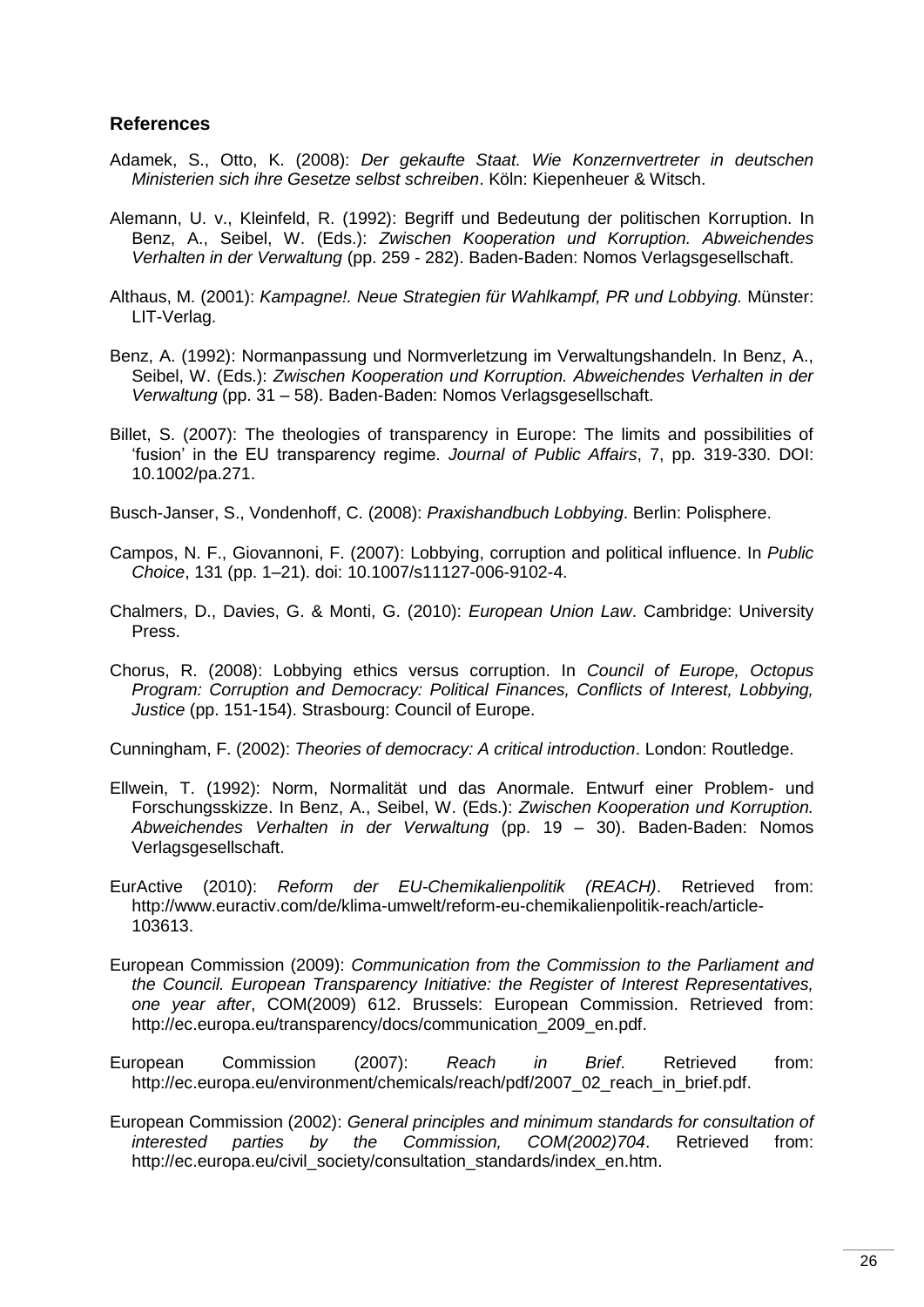- Everett, S. (2003): The Policy Cycle: Democratic Process or Rational Paradigm Revisited? *Australian Journal of Public Administration,* 62/2 (pp. 65-70). doi: 10.1111/1467- 8497.00325.
- Felson, M. (1986). Linking Criminal Choices, Routine Activities, Informal Control, and Criminal Outcomes. In Andresen, M. A., Brantingham, P. J., Kinney, J. B. (Eds.): *Classics in Environmental Criminology* (341-349). Boca Raton, FL: CRC Press.
- Fraenkel, E. (1991): *Deutschland und die westlichen Demokratien*. Frankfurt a. M.: Suhrkamp
- Florenz, K.-H. (2007): Politikberatung in Europa am Beispiel der Chemikalienpolitik REACH. In Dagger, S., Kambeck, M. (Eds.): *Politikberatung und Lobbying in Brüssel* (pp. 42-60). Wiesbaden: VS Verlag.
- Greenwood, J. (2007): *Interest Representation in the European Union*. Houndmills: Palgrave Macmillan.
- Heins, V. (2006): Der unsichtbare Händedruck. Einwände gegen Lobbying. In Leif, T., Speth, R. (Eds.): *Die fünfte Gewalt. Lobbyismus in Deutschland* (pp. 69 - 77). Wiesbaden: VS Verlag.
- Hix, S. (2008): *What's wrong with the European Union and how to fix it*. Cambridge: Polity Press.
- Hix, S. (2005): *The political system of the European Union*. Houndmills: Palgrave Macmillan.
- Hong Kong Trade Development Council (2003): *Commission publishes controversial REACH proposal*. Retrieved from: http://www.hktdc.com/info/mi/a/baeu/en/1X00K5YN/1/Business-Alert-%E2%80%93-EU/Commission-publishes-controversial-REACH-proposal.htm.
- Hoogenboom, B. (2010): *The Governance of Policing and Security. Ironies, Myths and Paradoxes*. Houndmills: Palgrave Macmillan.
- Jann, W., Wegrich, K. (2003): Phasenmodelle und Politikprozesse: Der Policy Cycle. In Schubert, K., Bandelow, N.C. (Eds.): *Lehrbuch der Politikfeldanalyse* (pp. 71-105). München, Wien: Oldenbourg Lehrbuchverlag.
- Kleinfeld, R., Willems, U., Zimmer, A. (2007): Lobbyismus und Verbändeforschung. Eine Einleitung. In Kleinfeld, R., Willems, U., Zimmer, A. (Eds.): *Lobbying. Strukturen, Akteure, Strategien* (pp. 7-35). Wiesbaden: VS Verlag.
- Koch-Mehrin, S. (2007): Lobbyismus zwischen Brüssel und Berlin. Ein Sonderfall der Politikberatung. In Dagger, S., Kambeck, M. (Eds.), *Politikberatung und Lobbying in Brüssel* (pp. 32 – 41). Wiesbaden: VS Verlag.
- Köppl, P. (1998): Lobbying als strategisches Interessenmanagement. In Scheff, J.; Gutschelhofer, A. (Eds.): *Lobby Management. Chancen und Risiken vernetzter Machtstrukturen im Wirtschaftsgefüge* (pp. 1-36). Wien: Linde.
- Langguth, G. (2007): Lobbyismus und Politikberatung in der EU. In Dagger, S., Kambeck, M. (Eds.), *Politikberatung und Lobbying in Brüssel* (pp. 183 - 196). Wiesbaden: VS Verlag.
- Lehmbruch, G., Schmitter, P.C.(1982): *Patterns of Corporatist Policy-Making*. London, Beverly Hills: Sage Publications.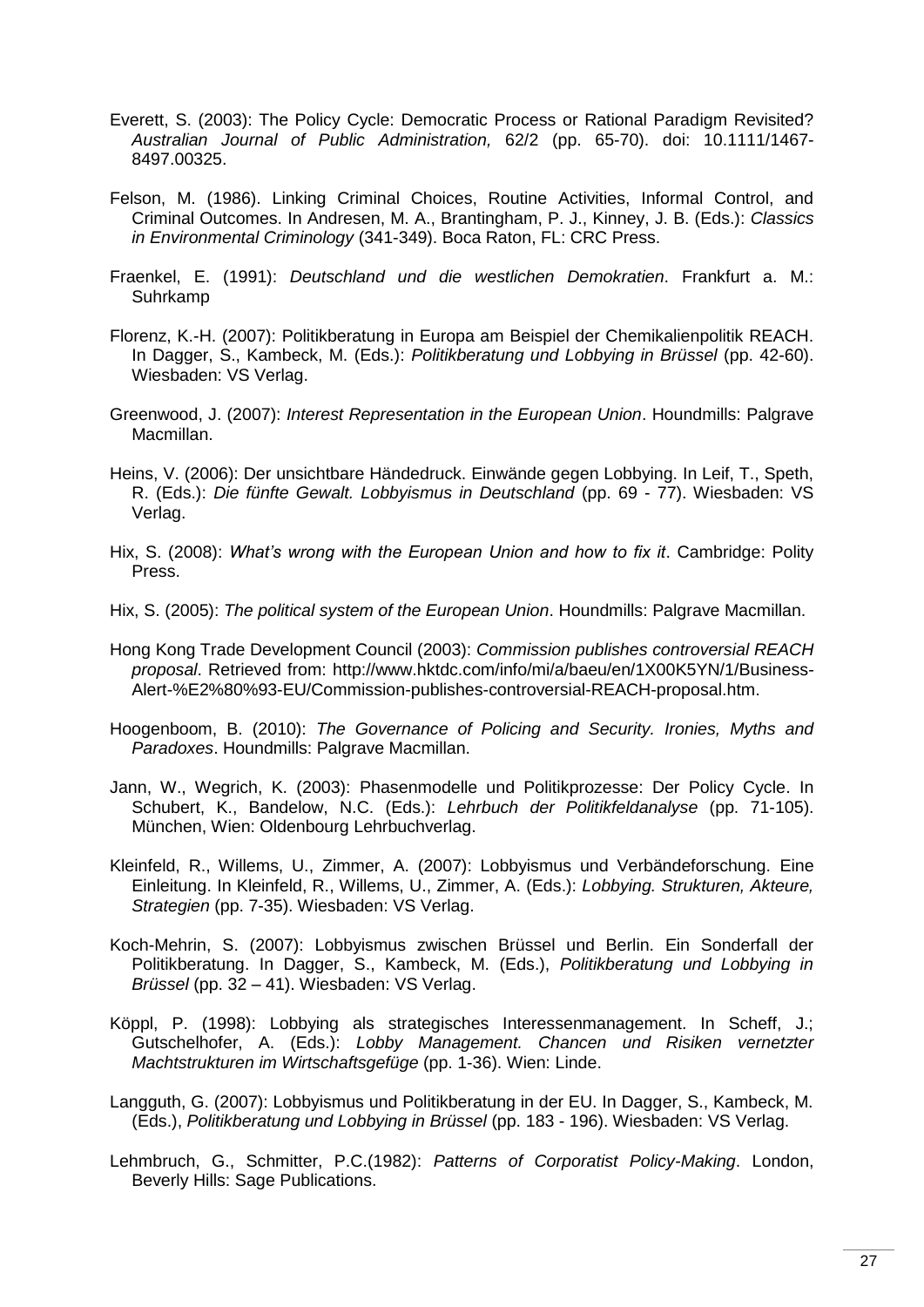- Leif, T., Speth, R (2006): Die fünfte Gewalt Anatomie des Lobbyismus in Deutschland. In Leif, T., Speth, R. (Eds.): *Die fünfte Gewalt. Lobbyismus in Deutschland* (pp. 10-37). Wiesbaden: VS Verlag.
- Leif, T., Speth, R (2003): Anatomie des Lobbyismus. Einführung in eine unbekannte Sphäre der Macht. In Leif, T., Speth, R (Eds.): *Die stille Macht. Lobbyismus in Deutschland* (pp. 7- 32). Wiesbaden: Westdeutscher Verlag.
- Lösche, P. (2006): Demokratie braucht Lobbying. In Leif, T., Speth, R. (Eds.): *Die fünfte Gewalt. Lobbyismus in Deutschland* (pp. 53 – 68). Wiesbaden: VS Verlag.
- Martin, H.P. (2011): *Der unterdrückte Lobby-Bericht*. Retrieved from: http://www.hpmartin.net/content/der-unterdr%C3%BCckte-lobby-bericht.
- Michalowitz, I. (2007): *Lobbying in der EU*. Wien: Facultas.
- Michalowitz, I. (2004): *EU Lobbying – Principals, Agents and Targets. Strategic Interest Intermediation in EU Policy-Making*. Münster: LIT-Verlag.
- Obradovic, D. (2009): Regulating Lobbying in the European Union. In: Coen, D., Richardson, J. (Eds.): *Lobbying the European Union: Institutions, Actors, and Issues* (pp. 298-336) Oxford: University Press.
- Olényi, S. (2010): Die Überzeugungstäter. Von Beruf Lobbyist. *Spiegel Online*. Retrieved from: http://www.spiegel.de/unispiegel/jobundberuf/0,1518,690457,00.html
- Pinzler, P. (2006): Die Dunkelmänner. *Die Zeit*, Nr. 48. Retrieved from: http://www.zeit.de/2006/48/EU-Lobby
- Pollack, M.A. (1997): Representing diffuse interests in EC policy-making. *Journal of European Public Policy*, 4/4 (pp. 572-590).
- Priddat, B. P. (2010): Zur politischen Ökonomie des wirtschaftlichen Einflusses auf den Staat: vom lobbying bis zur Korruption. In *discussion papers*,2 (pp. 1-19). Wirtschaftsfakultät Universität Witten/Herdecke. Retrieved from: https://www.uniwh.de/fileadmin/media/w/w\_forschung/discussion\_papers/2010\_2.pdf.
- Public Service Europe (2011): *EP versus OLAF - Lobbying Scandal Clash*. Retrieved from: http://www.publicserviceeurope.com/article/204/ep-versus-olaf-lobbying-scandal-clash.
- Redelfs, M. (2006): Mehr Tranparenz gegen die Macht der Lobbyisten. In Leif, T., Speth, R. (Eds.): *Die fünfte Gewalt. Lobbyismus in Deutschland* (pp. 53 – 68). Wiesbaden: VS Verlag.
- Schendelen, R. v. (2006): Brüssel: Die Champions League des Lobbying. In Leif, T., Speth, R. (Eds.): *Die fünfte Gewalt. Lobbyismus in Deutschland* (pp. 53 – 68). Wiesbaden: VS Verlag.
- Schulz, M. (2007): Ziel und Quelle. Politikberatung und das Europäische Parlament. In Dagger, S., Kambeck, M. (Eds.), Politikberatung und Lobbying in Brüssel (pp. 21 – 31). Wiesbaden: VS Verlag.
- Schmedes, H.-J. (2010): Das Mosaik der Interessenvermittlung im Mehrebenensystem Europas. *Aus Politik und Zeitgeschichte, APuZ*, 19 (pp. 22-27).